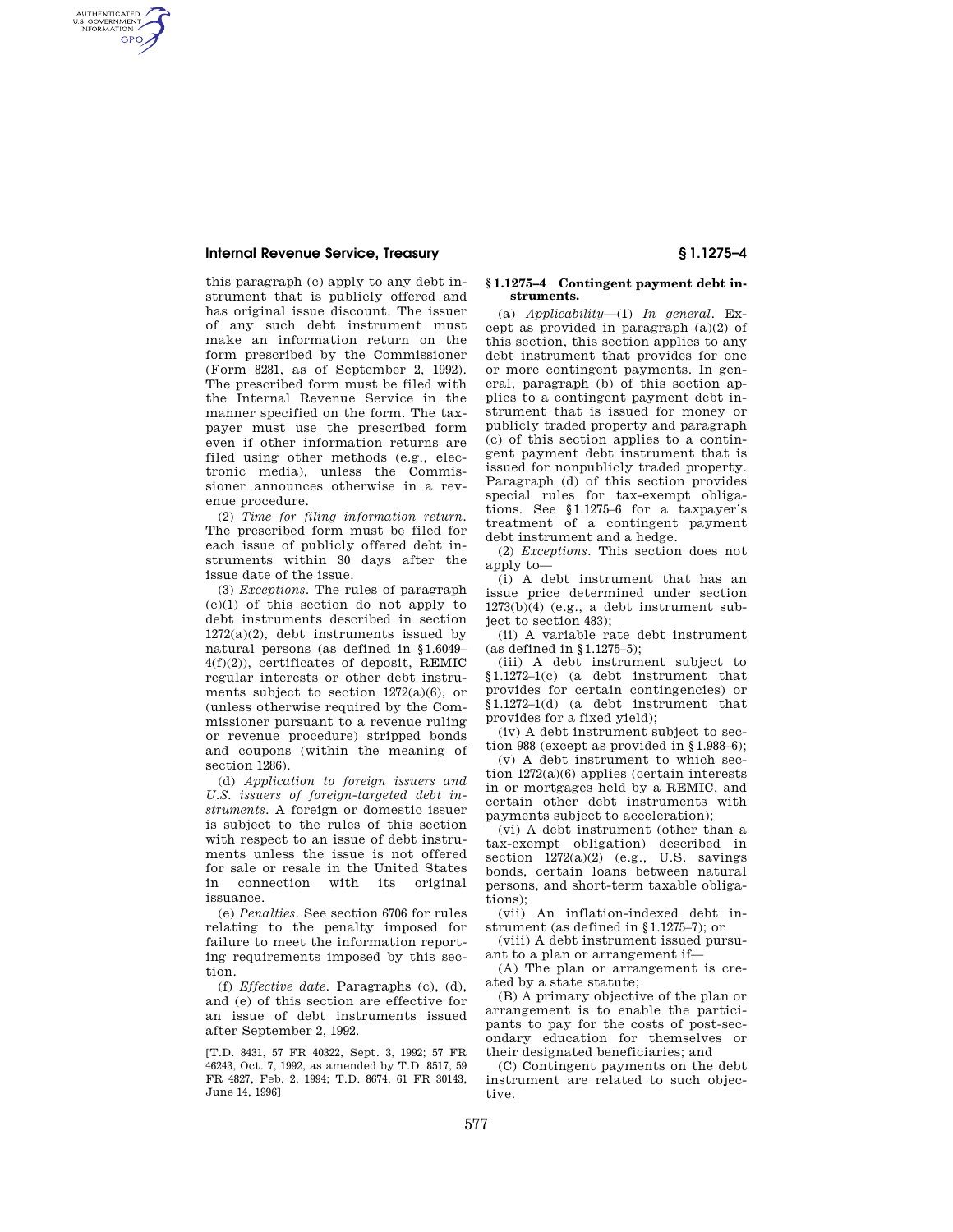(3) *Insolvency and default.* A payment is not contingent merely because of the possibility of impairment by insolvency, default, or similar circumstances.

(4) *Convertible debt instruments.* A debt instrument does not provide for contingent payments merely because it provides for an option to convert the debt instrument into the stock of the issuer, into the stock or debt of a related party (within the meaning of section  $267(b)$  or  $707(b)(1)$ , or into cash or other property in an amount equal to the approximate value of such stock or debt.

(5) *Remote and incidental contingencies.* A payment is not a contingent payment merely because of a contingency that, as of the issue date, is either remote or incidental. See §1.1275– 2(h) for the treatment of remote and incidental contingencies.

(b) *Noncontingent bond method*—(1) *Applicability.* The noncontingent bond method described in this paragraph (b) applies to a contingent payment debt instrument that has an issue price determined under §1.1273–2 (e.g., a contingent payment debt instrument that is issued for money or publicly traded property).

(2) *In general.* Under the noncontingent bond method, interest on a debt instrument must be taken into account whether or not the amount of any payment is fixed or determinable in the taxable year. The amount of interest that is taken into account for each accrual period is determined by constructing a projected payment schedule for the debt instrument and applying rules similar to those for accruing OID on a noncontingent debt instrument. If the actual amount of a contingent payment is not equal to the projected amount, appropriate adjustments are made to reflect the difference.

(3) *Description of method.* The following steps describe how to compute the amount of income, deductions, gain, and loss under the noncontingent bond method:

(i) *Step one: Determine the comparable yield.* Determine the comparable yield for the debt instrument under the rules of paragraph (b)(4) of this section. The comparable yield is determined as of the debt instrument's issue date.

# **§ 1.1275–4 26 CFR Ch. I (4–1–09 Edition)**

(ii) *Step two: Determine the projected payment schedule.* Determine the projected payment schedule for the debt instrument under the rules of paragraph  $(b)(4)$  of this section. The projected payment schedule is determined as of the issue date and remains fixed throughout the term of the debt instrument (except under paragraph (b)(9)(ii) of this section, which applies to a payment that is fixed more than 6 months before it is due).

(iii) *Step three: Determine the daily portions of interest.* Determine the daily portions of interest on the debt instrument for a taxable year as follows. The amount of interest that accrues in each accrual period is the product of the comparable yield of the debt instrument (properly adjusted for the length of the accrual period) and the debt instrument's adjusted issue price at the beginning of the accrual period. See paragraph  $(b)(7)(ii)$  of this section to determine the adjusted issue price of the debt instrument. The daily portions of interest are determined by allocating to each day in the accrual period the ratable portion of the interest that accrues in the accrual period. Except as modified by paragraph  $(b)(3)(iv)$ of this section, the daily portions of interest are includible in income by a holder for each day in the holder's taxable year on which the holder held the debt instrument and are deductible by the issuer for each day during the issuer's taxable year on which the issuer was primarily liable on the debt instrument.

(iv) *Step four: Adjust the amount of income or deductions for differences between projected and actual contingent payments.* Make appropriate adjustments to the amount of income or deductions attributable to the debt instrument in a taxable year for any differences between projected and actual contingent payments. See paragraph (b)(6) of this section to determine the amount of an adjustment and the treatment of the adjustment.

(4) *Comparable yield and projected payment schedule.* This paragraph (b)(4) provides rules for determining the comparable yield and projected payment schedule for a debt instrument. The comparable yield and projected payment schedule must be supported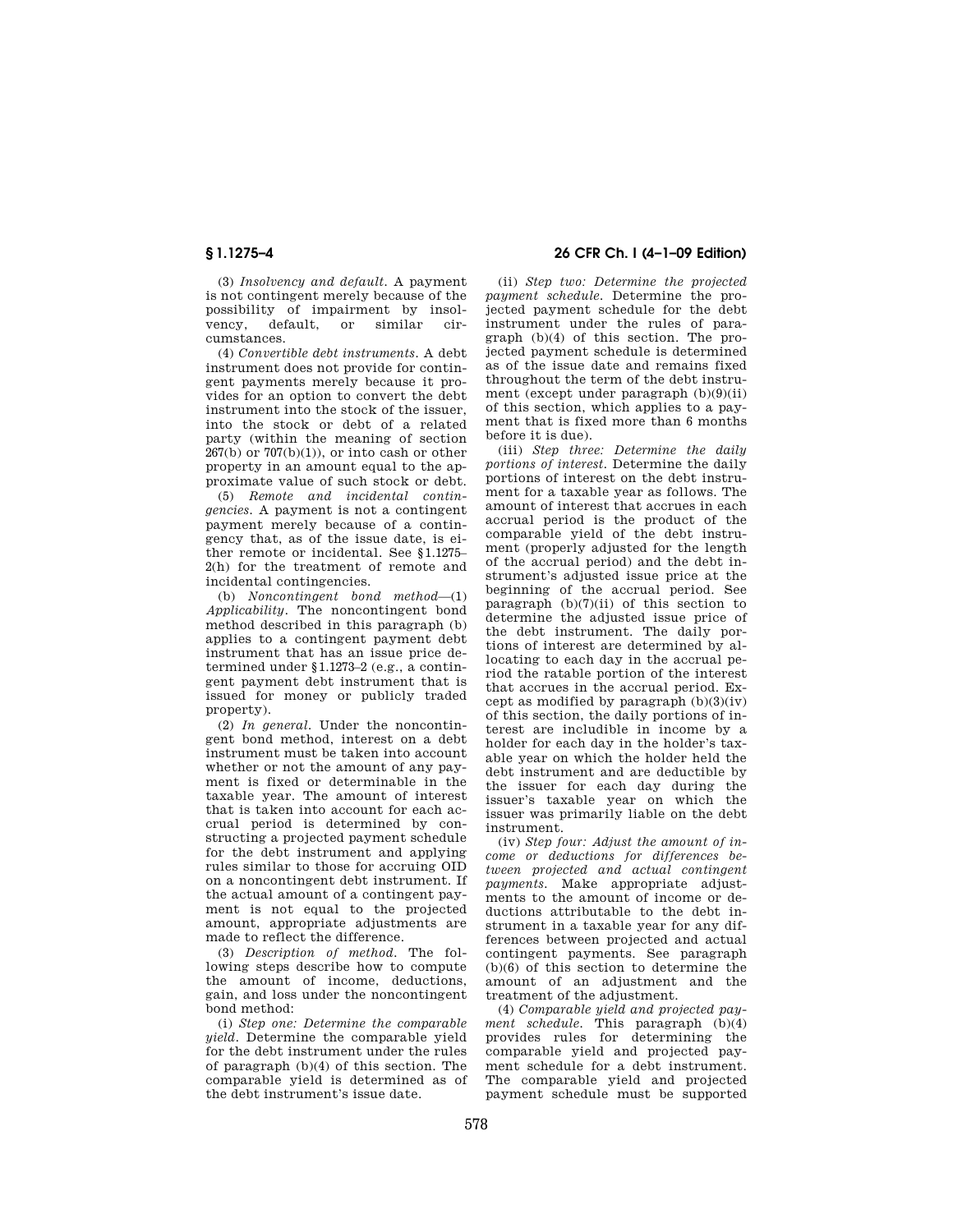by contemporaneous documentation showing that both are reasonable, are based on reliable, complete, and accurate data, and are made in good faith.

(i) *Comparable yield*—(A) *In general.*  Except as provided in paragraph  $(b)(4)(i)(B)$  of this section, the comparable yield for a debt instrument is the yield at which the issuer would issue a fixed rate debt instrument with terms and conditions similar to those of the contingent payment debt instrument (the comparable fixed rate debt instrument), including the level of subordination, term, timing of payments, and general market conditions. For example, if a §1.1275–6 hedge (or the substantial equivalent) is available, the comparable yield is the yield on the synthetic fixed rate debt instrument that would result if the issuer entered into the §1.1275–6 hedge. If a §1.1275–6 hedge (or the substantial equivalent) is not available, but similar fixed rate debt instruments of the issuer trade at a price that reflects a spread above a benchmark rate, the comparable yield is the sum of the value of the benchmark rate on the issue date and the spread. In determining the comparable yield, no adjustments are made for the riskiness of the contingencies or the liquidity of the debt instrument. The comparable yield must be a reasonable yield for the issuer and must not be less than the applicable Federal rate (based on the overall maturity of the debt instrument).

(B) *Presumption for certain debt instruments.* This paragraph (b)(4)(i)(B) applies to a debt instrument if the instrument provides for one or more contingent payments not based on market information and the instrument is part of an issue that is marketed or sold in substantial part to persons for whom the inclusion of interest under this paragraph (b) is not expected to have a substantial effect on their U.S. tax liability. If this paragraph  $(b)(4)(i)(B)$  applies to a debt instrument, the instrument's comparable yield is presumed to be the applicable Federal rate (based on the overall maturity of the debt instrument). A taxpayer may overcome this presumption only with clear and convincing evidence that the comparable yield for the debt instrument should be a specific yield (determined

using the principles in paragraph  $(b)(4)(i)(A)$  of this section) that is higher than the applicable Federal rate. The presumption may not be overcome with appraisals or other valuations of nonpublicly traded property. Evidence used to overcome the presumption must be specific to the issuer and must not be based on comparable issuers or general market conditions.

(ii) *Projected payment schedule.* The projected payment schedule for a debt instrument includes each noncontingent payment and an amount for each contingent payment determined as follows:

(A) *Market-based payments.* If a contingent payment is based on market information (a market-based payment), the amount of the projected payment is the forward price of the contingent payment. The forward price of a contingent payment is the amount one party would agree, as of the issue date, to pay an unrelated party for the right to the contingent payment on the settlement date (e.g., the date the contingent payment is made). For example, if the right to a contingent payment is substantially similar to an exchangetraded option, the forward price is the spot price of the option (the option premium) compounded at the applicable Federal rate from the issue date to the date the contingent payment is due.

(B) *Other payments.* If a contingent payment is not based on market information (a non-market-based payment), the amount of the projected payment is the expected value of the contingent payment as of the issue date.

(C) *Adjustments to the projected payment schedule.* The projected payment schedule must produce the comparable yield. If the projected payment schedule does not produce the comparable yield, the schedule must be adjusted consistent with the principles of this paragraph (b)(4) to produce the comparable yield. For example, the adjusted amounts of non-market-based payments must reasonably reflect the relative expected values of the payments and must not be set to accelerate or defer income or deductions. If the debt instrument contains both market-based and non-market-based payments, adjustments are generally made first to the non-market-based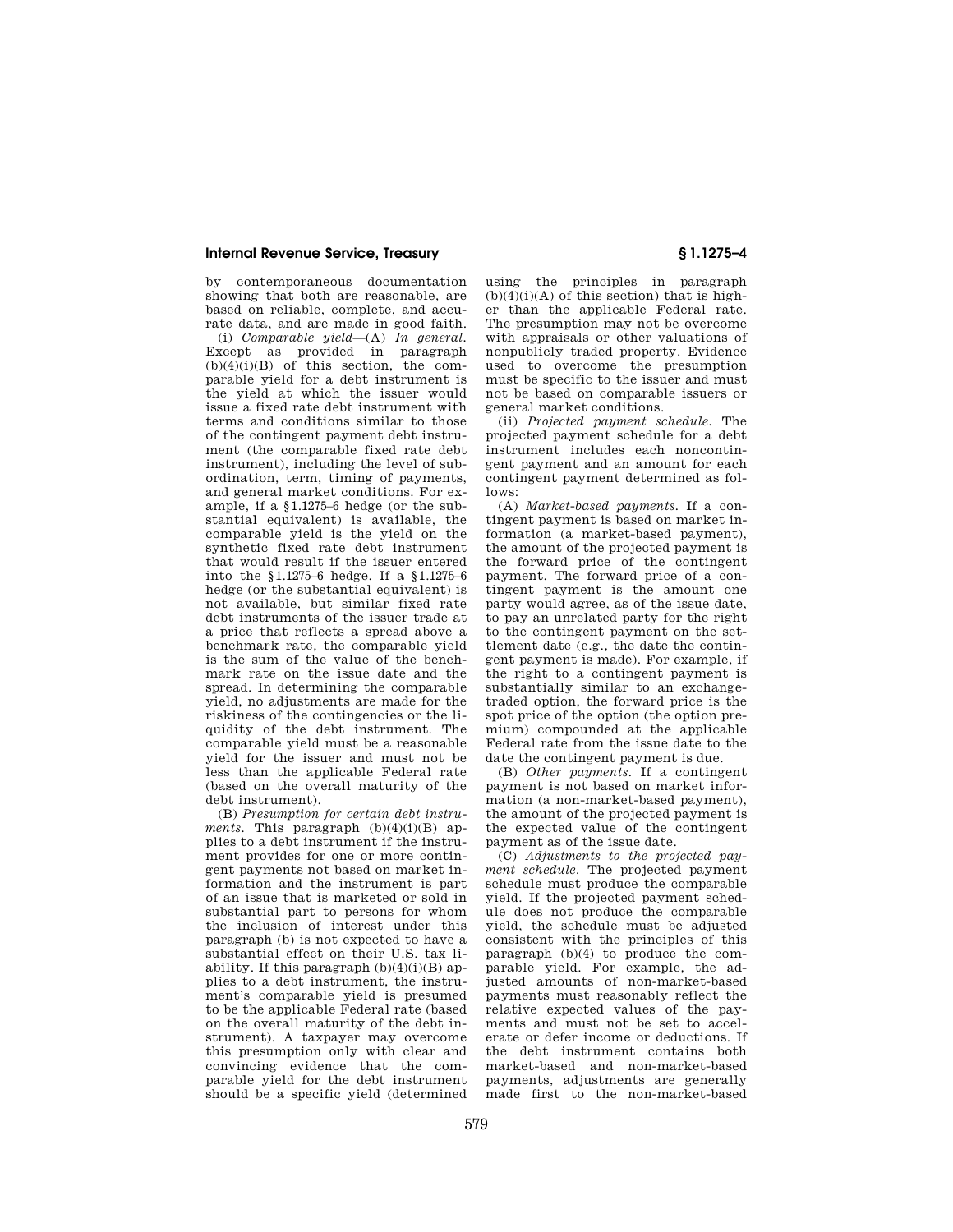payments because more objective information is available for the marketbased payments.

(iii) *Market information.* For purposes of this paragraph (b), market information is any information on which an objective rate can be based under  $$1.1275-5(c) (1)$  or  $(2)$ .

(iv) *Issuer/holder consistency.* The issuer's projected payment schedule is used to determine the holder's interest accruals and adjustments. The issuer must provide the projected payment schedule to the holder in a manner consistent with the issuer disclosure rules of §1.1275–2(e). If the issuer does not create a projected payment schedule for a debt instrument or the issuer's projected payment schedule is unreasonable, the holder of the debt instrument must determine the comparable yield and projected payment schedule for the debt instrument under the rules of this paragraph (b)(4). A holder that determines its own projected payment schedule must explicitly disclose this fact and the reason why the holder set its own schedule (e.g., why the issuer's projected payment schedule is unreasonable). Unless otherwise prescribed by the Commissioner, the disclosure must be made on a statement attached to the holder's timely filed Federal income tax return for the taxable year that includes the acquisition date of the debt instrument.

(v) *Issuer's determination respected*— (A) *In general.* If the issuer maintains the contemporaneous documentation required by this paragraph (b)(4), the issuer's determination of the comparable yield and projected payment schedule will be respected unless either is unreasonable.

(B) *Unreasonable determination.* For purposes of paragraph  $(b)(4)(v)(A)$  of this section, a comparable yield or projected payment schedule generally will be considered unreasonable if it is set with a purpose to overstate, understate, accelerate, or defer interest accruals on the debt instrument. In a determination of whether a comparable yield or projected payment schedule is unreasonable, consideration will be given to whether the treatment of the debt instrument under this section is expected to have a substantial effect on the issuer's or holder's U.S. tax liabil-

**§ 1.1275–4 26 CFR Ch. I (4–1–09 Edition)** 

ity. For example, if a taxable issuer markets a debt instrument to a holder not subject to U.S. taxation, the comparable yield will be given close scrutiny and will not be respected unless contemporaneous documentation shows that the yield is not too high.

(C) *Exception.* Paragraph  $(b)(4)(v)(A)$ of this section does not apply to a debt instrument subject to paragraph  $(b)(4)(i)(B)$  of this section (concerning a yield presumption for certain debt instruments that provide for non-market-based payments).

(vi) *Examples.* The following examples illustrate the provisions of this paragraph (b)(4). In each example, assume that the instrument described is a debt instrument for Federal income tax purposes. No inference is intended, however, as to whether the instrument is a debt instrument for Federal income tax purposes.

*Example 1. Market-based payment.* (i) *Facts.*  On December 31, 1996, X corporation issues for \$1,000,000 a debt instrument that matures on December 31, 2006. The debt instrument provides for annual payments of interest, beginning in 1997, at the rate of 6 percent and for a payment at maturity equal to \$1,000,000 plus the excess, if any, of the price of 10,000 shares of publicly traded stock in an unrelated corporation on the maturity date over \$350,000, or less the excess, if any, of \$350,000 over the price of 10,000 shares of the stock on the maturity date. On the issue date, the forward price to purchase 10,000 shares of the stock on December 31, 2006, is \$350,000.

(ii) *Comparable yield.* Under paragraph  $(b)(4)(i)$  of this section, the debt instrument's comparable yield is the yield on the synthetic debt instrument that would result if X corporation entered into a §1.1275–6 hedge. A §1.1275–6 hedge in this case is a forward contract to purchase 10,000 shares of the stock on December 31, 2006. If X corporation entered into this hedge, the resulting synthetic debt instrument would yield 6 percent, compounded annually. Thus, the comparable yield on the debt instrument is 6 percent, compounded annually.

(iii) *Projected payment schedule.* Under paragraph (b)(4)(ii) of this section, the projected payment schedule for the debt instrument consists of 10 annual payments of \$60,000 and a projected amount for the contingent payment at maturity. Because the right to the contingent payment is based on market information, the projected amount of the contingent payment is the forward price of the payment. The right to the contingent payment is substantially similar to a right to a payment of \$1,000,000 combined with a cash-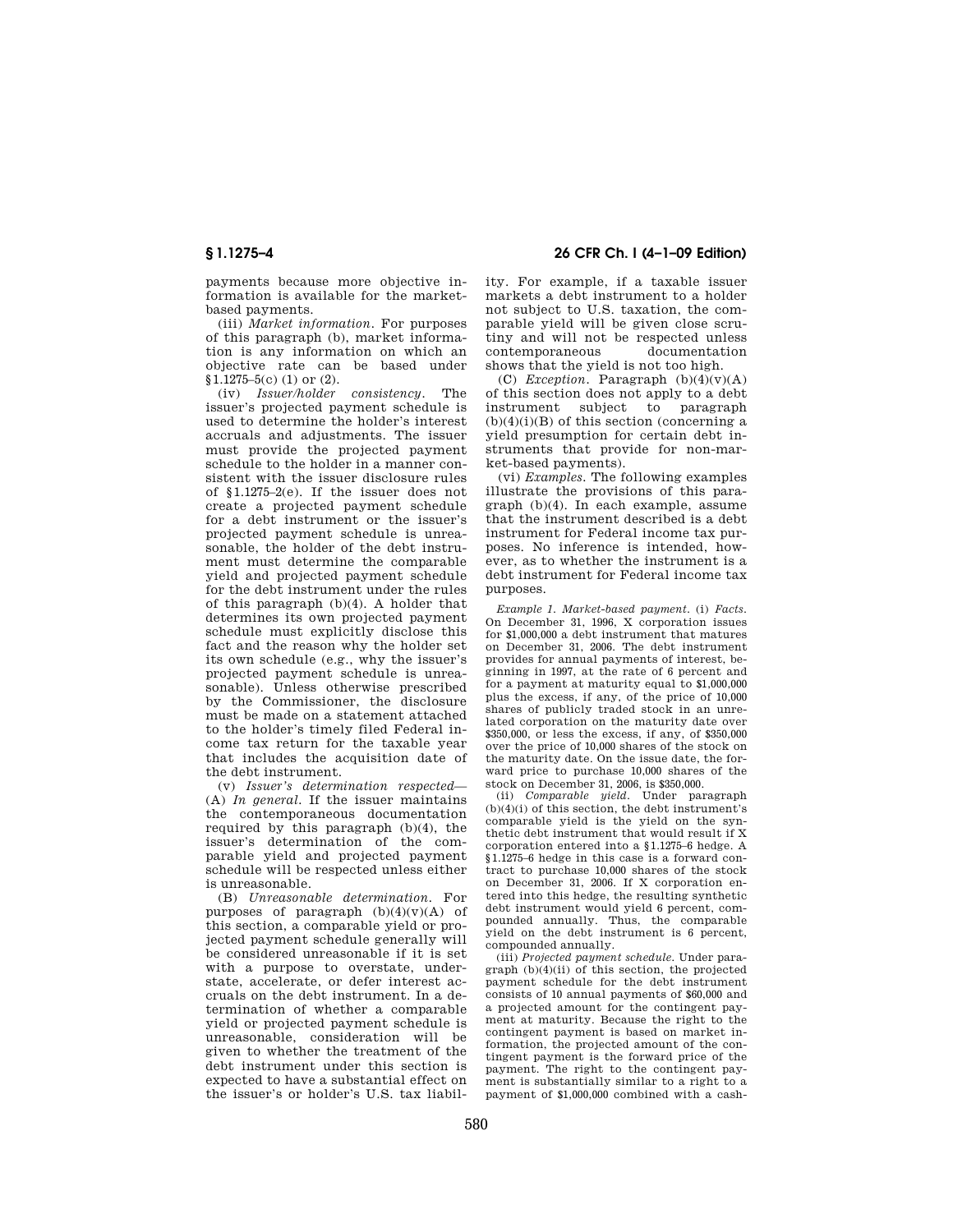settled forward contract for the purchase of 10,000 shares of the stock for \$350,000 on December 31, 2006. Because the forward price to purchase 10,000 shares of the stock on December 31, 2006, is \$350,000, the amount to be received or paid under the forward contract is projected to be zero. As a result, the projected amount of the contingent payment at maturity is \$1,000,000, consisting of the \$1,000,000 base amount and no additional amount to be received or paid under the forward contract.

(A) Assume, alternatively, that on the issue date the forward price to purchase 10,000 shares of the stock on December 31, 2006, is \$370,000. If X corporation entered into a §1.1275–6 hedge (a forward contract to purchase the shares for \$370,000), the resulting synthetic debt instrument would yield 6.15 percent, compounded annually. Thus, the comparable yield on the debt instrument is 6.15 percent, compounded annually. The projected payment schedule for the debt instrument consists of 10 annual payments of \$60,000 and a projected amount for the contingent payment at maturity. The projected amount of the contingent payment is \$1,020,000, consisting of the \$1,000,000 base amount plus the excess \$20,000 of the forward price of the stock over the purchase price of the stock under the forward contract.

(B) Assume, alternatively, that on the issue date the forward price to purchase 10,000 shares of the stock on December 31, 2006, is \$330,000. If X corporation entered into a §1.1275–6 hedge, the resulting synthetic debt instrument would yield 5.85 percent, compounded annually. Thus, the comparable yield on the debt instrument is 5.85 percent, compounded annually. The projected payment schedule for the debt instrument consists of 10 annual payments of \$60,000 and a projected amount for the contingent payment at maturity. The projected amount of the contingent payment is \$980,000, consisting of the \$1,000,000 base amount minus the excess \$20,000 of the purchase price of the stock under the forward contract over the forward price of the stock.

*Example 2. Non-market-based payments.* (i) *Facts.* On December 31, 1996, Y issues to Z for \$1,000,000 a debt instrument that matures on December 31, 2000. The debt instrument has a stated principal amount of \$1,000,000, payable at maturity, and provides for payments on December 31 of each year, beginning in 1997, of \$20,000 plus 1 percent of Y's gross receipts, if any, for the year. On the issue date, Y has outstanding fixed rate debt instruments with maturities of 2 to 10 years that trade at a price that reflects an average of 100 basis points over Treasury bonds. These debt instruments have terms and conditions similar to those of the debt instrument. Assume that on December 31, 1996, 4-year Treasury bonds have a yield of 6.5 percent, compounded annually, and that no §1.1275–6 hedge is available for the debt instrument. In addition, assume that the interest inclusions attributable to the debt instrument are expected to have a substantial effect on Z's U.S. tax liability.

(ii) *Comparable yield.* The comparable yield for the debt instrument is equal to the value of the benchmark rate (i.e., the yield on 4 year Treasury bonds) on the issue date plus the spread. Thus, the debt instrument's comparable yield is 7.5 percent, compounded annually.

(iii) *Projected payment schedule.* Y anticipates that it will have no gross receipts in 1997, but that it will have gross receipts in later years, and those gross receipts will grow each year for the next three years. Based on its business projections, Y believes that it is not unreasonable to expect that its gross receipts in 1999 and each year thereafter will grow by between 6 percent and 13 percent over the prior year. Thus, Y must take these expectations into account in establishing a projected payment schedule for the debt instrument that results in a yield of 7.5 percent, compounded annually. Accordingly, Y could reasonably set the following projected payment schedule for the debt instrument:

| Date       | Noncontingent<br>payment | Contingent<br>payment |
|------------|--------------------------|-----------------------|
| 12/31/1997 | \$20,000                 | \$0                   |
| 12/31/1998 | 20.000                   | 70.000                |
| 12/31/1999 | 20,000                   | 75.600                |
|            | 1,020,000                | 83.850                |

(5) *Qualified stated interest.* No amounts payable on a debt instrument to which this paragraph (b) applies are qualified stated interest within the meaning of §1.1273–1(c).

(6) *Adjustments.* This paragraph (b)(6) provides rules for the treatment of positive and negative adjustments under the noncontingent bond method. A taxpayer takes into account only those adjustments that occur during a taxable year while the debt instrument is held by the taxpayer or while the taxpayer is primarily liable on the debt instrument.

(i) *Determination of positive and negative adjustments.* If the amount of a contingent payment is more than the projected amount of the contingent payment, the difference is a positive adjustment on the date of the payment. If the amount of a contingent payment is less than the projected amount of the contingent payment, the difference is a negative adjustment on the date of the payment (or on the scheduled date of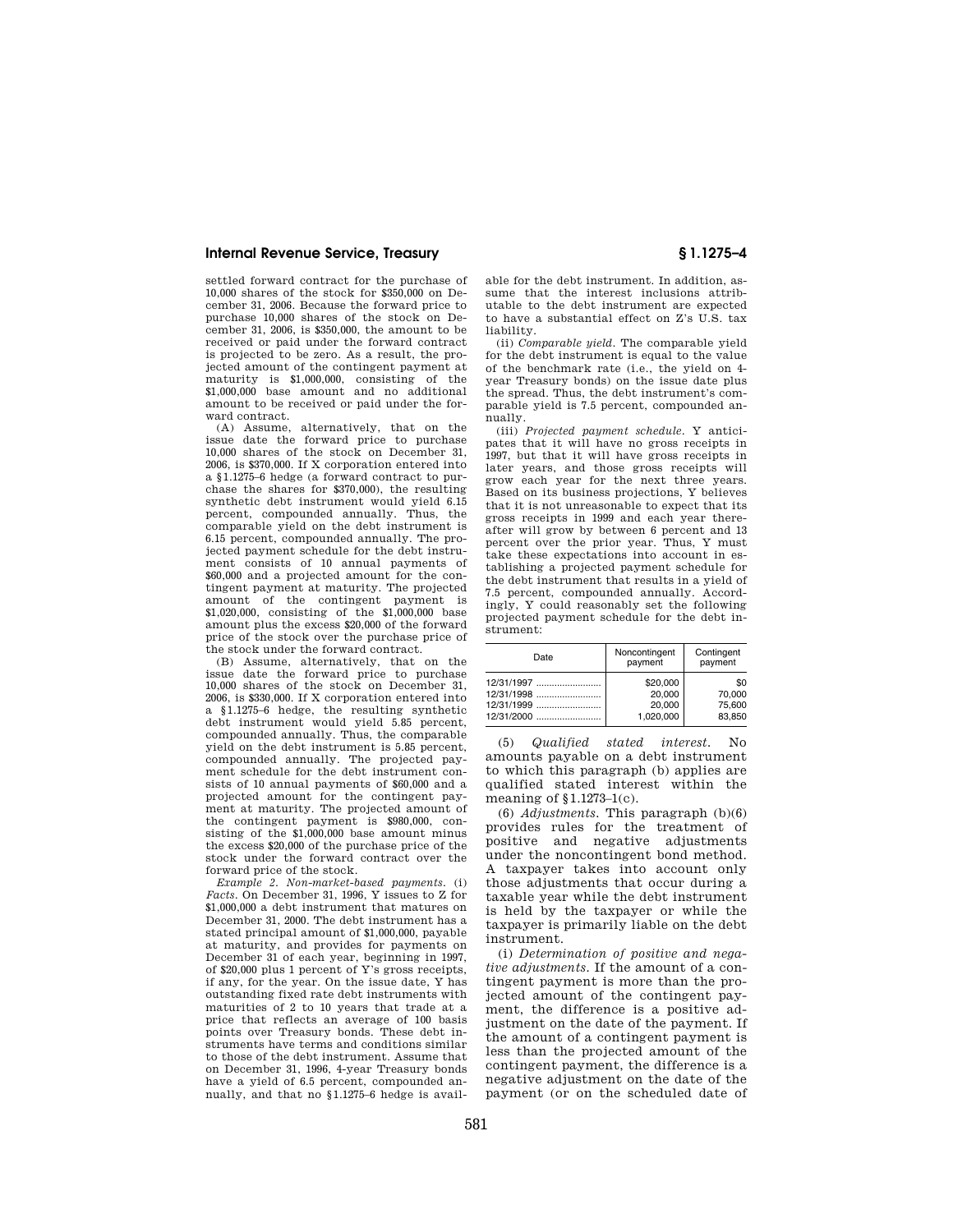the payment if the amount of the payment is zero).

(ii) *Treatment of net positive adjustments.* The amount, if any, by which total positive adjustments on a debt instrument in a taxable year exceed the total negative adjustments on the debt instrument in the taxable year is a net positive adjustment. A net positive adjustment is treated as additional interest for the taxable year.

(iii) *Treatment of net negative adjustments.* The amount, if any, by which total negative adjustments on a debt instrument in a taxable year exceed the total positive adjustments on the debt instrument in the taxable year is a net negative adjustment. A taxpayer's net negative adjustment on a debt instrument for a taxable year is treated as follows:

(A) *Reduction of interest accruals.* A net negative adjustment first reduces interest for the taxable year that the taxpayer would otherwise account for on the debt instrument under paragraph (b)(3)(iii) of this section.

(B) *Ordinary income or loss.* If the net negative adjustment exceeds the interest for the taxable year that the taxpayer would otherwise account for on the debt instrument under paragraph  $(b)(3)(iii)$  of this section, the excess is treated as ordinary loss by a holder and ordinary income by an issuer. However, the amount treated as ordinary loss by a holder is limited to the amount by which the holder's total interest inclusions on the debt instrument exceed the total amount of the holder's net negative adjustments treated as ordinary loss on the debt instrument in prior taxable years. The amount treated as ordinary income by an issuer is limited to the amount by which the issuer's total interest deductions on the debt instrument exceed the total amount of the issuer's net negative adjustments treated as ordinary income on the debt instrument in prior taxable years.

(C) *Carryforward.* If the net negative adjustment exceeds the sum of the amounts treated by the taxpayer as a reduction of interest and as ordinary income or loss (as the case may be) on the debt instrument for the taxable year, the excess is a negative adjustment carryforward for the taxable

**§ 1.1275–4 26 CFR Ch. I (4–1–09 Edition)** 

year. In general, a taxpayer treats a negative adjustment carryforward for a taxable year as a negative adjustment on the debt instrument on the first day of the succeeding taxable year. However, if a holder of a debt instrument has a negative adjustment carryforward on the debt instrument in a taxable year in which the debt instrument is sold, exchanged, or retired, the negative adjustment carryforward reduces the holder's amount realized on the sale, exchange, or retirement. If an issuer of a debt instrument has a negative adjustment carryforward on the debt instrument for a taxable year in which the debt instrument is retired, the issuer takes the negative adjustment carryforward into account as ordinary income.

(D) *Treatment under section 67.* A net negative adjustment is not subject to section 67 (the 2-percent floor on miscellaneous itemized deductions).

(iv) *Cross-references.* If a holder has a basis in a debt instrument that is different from the debt instrument's adjusted issue price, the holder may have additional positive or negative adjustments under paragraph (b)(9)(i) of this section. If the amount of a contingent payment is fixed more than 6 months before the date it is due, the amount and timing of the adjustment are determined under paragraph (b)(9)(ii) of this section.

(7) *Adjusted issue price, adjusted basis, and retirement*—(i) *In general.* If a debt instrument is subject to the noncontingent bond method, this paragraph (b)(7) provides rules to determine the adjusted issue price of the debt instrument, the holder's basis in the debt instrument, and the treatment of any scheduled or unscheduled retirements. In general, because any difference between the actual amount of a contingent payment and the projected amount of the payment is taken into account as an adjustment to income or deduction, the projected payments are treated as the actual payments for purposes of making adjustments to issue price and basis and determining the amount of any contingent payment made on a scheduled retirement.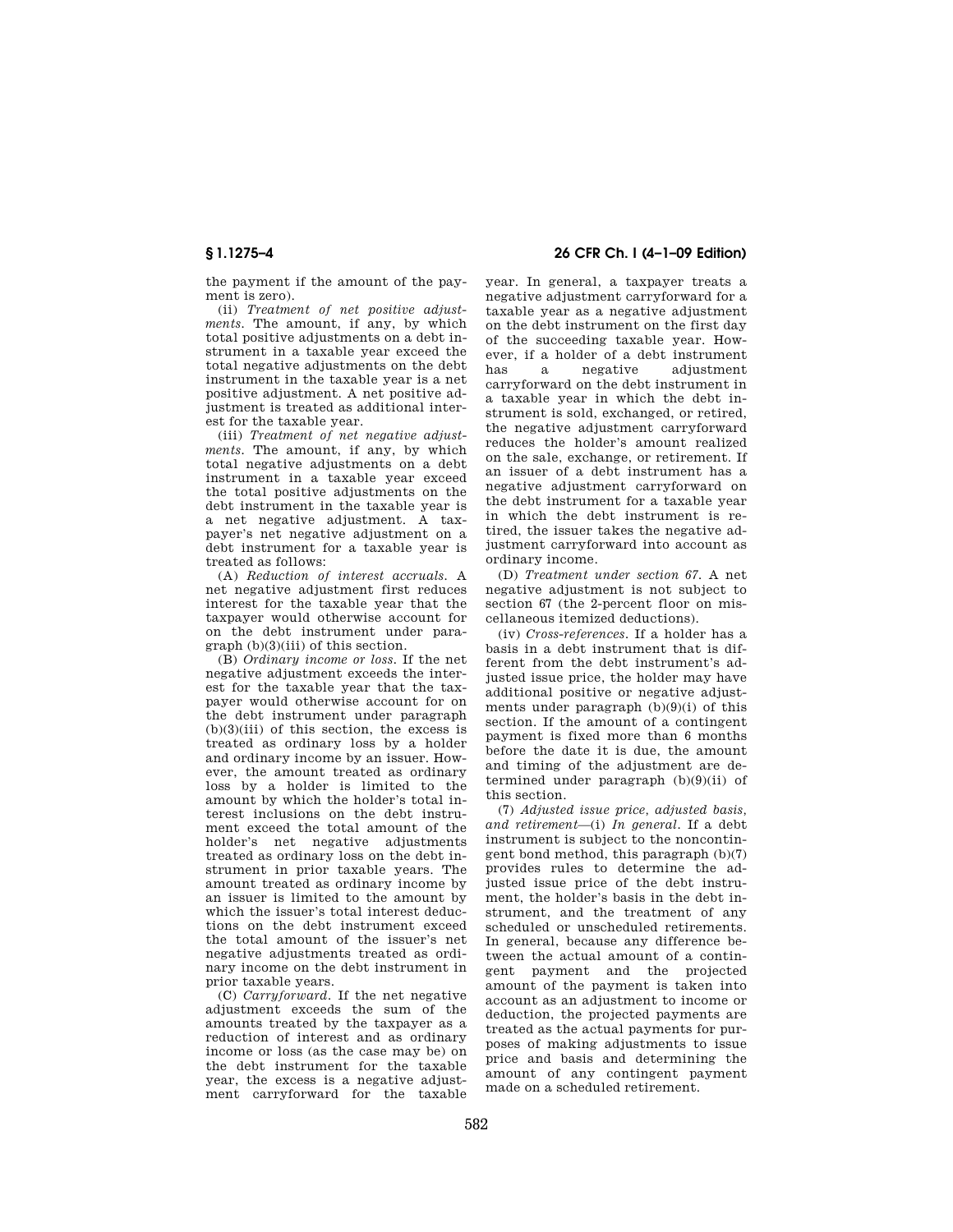(ii) *Definition of adjusted issue price.*  The adjusted issue price of a debt instrument is equal to the debt instrument's issue price, increased by the interest previously accrued on the debt instrument under paragraph (b)(3)(iii) of this section (determined without regard to any adjustments taken into account under paragraph (b)(3)(iv) of this section), and decreased by the amount of any noncontingent payment and the projected amount of any contingent payment previously made on the debt instrument. See paragraph (b)(9)(ii) of this section for special rules that apply when a contingent payment is fixed more than 6 months before it is due.

(iii) *Adjustments to basis.* A holder's basis in a debt instrument is increased by the interest previously accrued by the holder on the debt instrument under paragraph (b)(3)(iii) of this section (determined without regard to any adjustments taken into account under paragraph  $(b)(3)(iv)$  of this section), and decreased by the amount of any noncontingent payment and the projected amount of any contingent payment previously made on the debt instrument to the holder. See paragraph  $(b)(9)(i)$  of this section for special rules that apply when basis is different from adjusted issue price and paragraph  $(b)(9)(ii)$  of this section for special rules that apply when a contingent payment is fixed more than 6 months before it is due.

(iv) *Scheduled retirements.* For purposes of determining the amount realized by a holder and the repurchase price paid by the issuer on the scheduled retirement of a debt instrument, a holder is treated as receiving, and the issuer is treated as paying, the projected amount of any contingent payment due at maturity. If the amount paid or received is different from the projected amount, see paragraph (b)(6) of this section for the treatment of the difference by the taxpayer. Under paragraph  $(b)(6)(iii)(C)$  of this section, the amount realized by a holder on the retirement of a debt instrument is reduced by any negative adjustment carryforward determined in the taxable year of the retirement.

(v) *Unscheduled retirements.* An unscheduled retirement of a debt instrument (or the receipt of a pro-rata pre-

payment that is treated as a retirement of a portion of a debt instrument under  $$1.1275-2(f)$  is treated as a repurchase of the debt instrument (or a prorata portion of the debt instrument) by the issuer from the holder for the amount paid by the issuer to the holder.

(vi) *Examples.* The following examples illustrate the provisions of paragraphs (b) (6) and (7) of this section. In each example, assume that the instrument described is a debt instrument for Federal income tax purposes. No inference is intended, however, as to whether the instrument is a debt instrument for Federal income tax purposes.

*Example 1. Treatment of positive and negative adjustments.* (i) *Facts.* On December 31, 1996, Z, a calendar year taxpayer, purchases a debt instrument subject to this paragraph (b) at original issue for \$1,000. The debt instrument's comparable yield is 10 percent, compounded annually, and the projected payment schedule provides for payments of \$500 on December 31, 1997 (consisting of a noncontingent payment of \$375 and a projected amount of \$125) and \$660 on December 31, 1998 (consisting of a noncontingent payment of \$600 and a projected amount of \$60). The debt instrument is a capital asset in the hands of Z.

(ii) *Adjustment in 1997.* Based on the projected payment schedule, Z's total daily portions of interest on the debt instrument are \$100 for 1997 (issue price of  $$1,000 \times 10$  percent). Assume that the payment actually made on December 31, 1997, is \$375, rather than the projected \$500. Under paragraph  $(b)(6)(i)$  of this section, Z has a negative adjustment of \$125 on December 31, 1997, attributable to the difference between the amount of the actual payment and the amount of the projected payment. Because Z has no positive adjustments for 1997, Z has a net negative adjustment of \$125 on the debt instrument for 1997. This net negative adjustment reduces to zero the \$100 total daily portions of interest Z would otherwise include in income in 1997. Accordingly, Z has no interest income on the debt instrument for 1997. Because Z had no interest inclusions on the debt instrument for prior taxable years, the remaining \$25 of the net negative adjustment is a negative adjustment carryforward for 1997 that results in a negative adjustment of \$25 on January 1, 1998.

(iii) *Adjustment to issue price and basis.* Z's total daily portions of interest on the debt instrument are \$100 for 1997. The adjusted issue price of the debt instrument and Z's adjusted basis in the debt instrument are increased by this amount, despite the fact that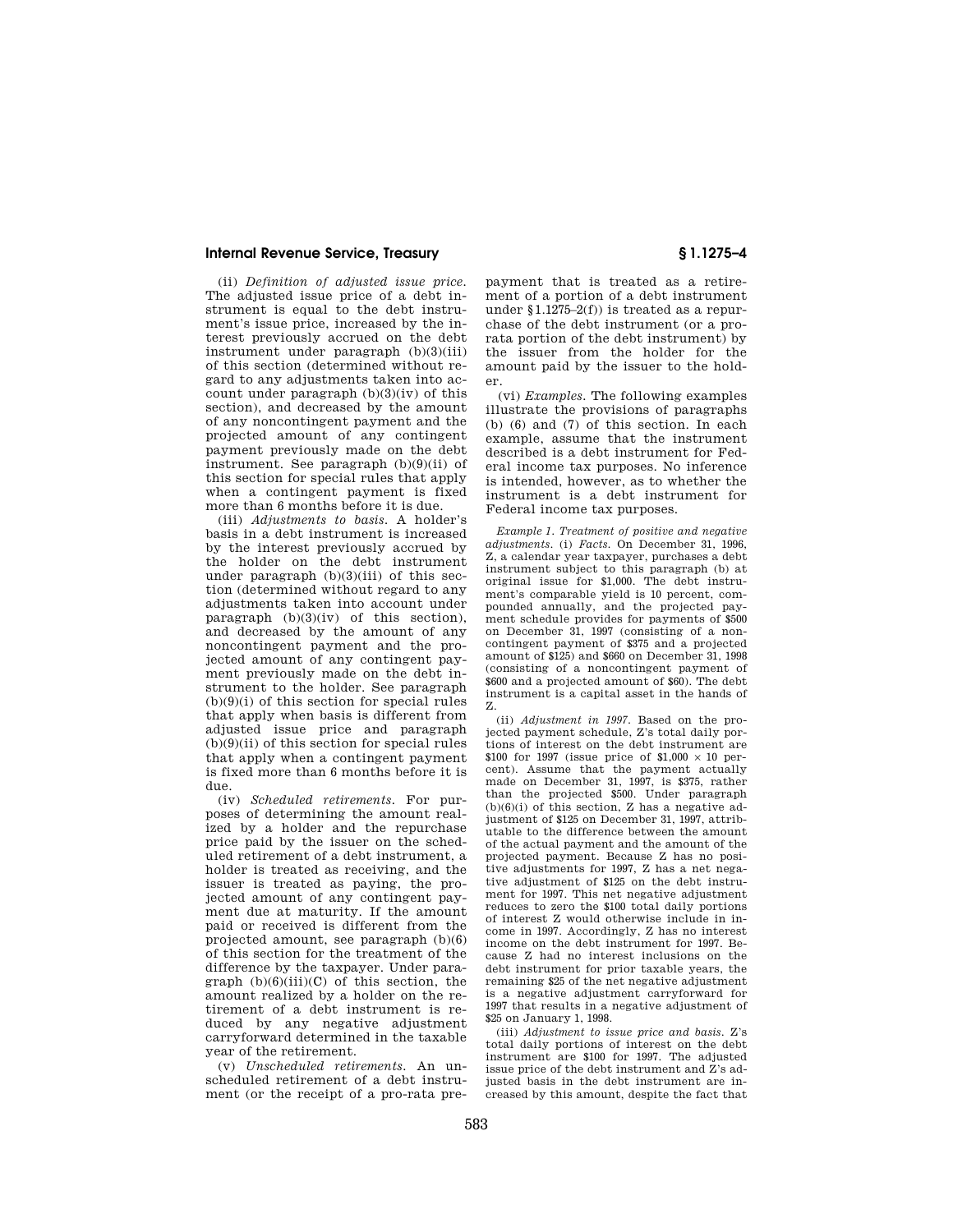Z does not include this amount in income because of the net negative adjustment for 1997. In addition, the adjusted issue price of the debt instrument and Z's adjusted basis in the debt instrument are decreased on December 31, 1997, by the projected amount of the payment on that date (\$500). Thus, on January 1, 1998, Z's adjusted basis in the debt instrument and the adjusted issue price of the debt instrument are \$600.

(iv) *Adjustments in 1998.* Based on the projected payment schedule, Z's total daily portions of interest are \$60 for 1998 (adjusted issue price of  $$600 \times 10$  percent). Assume that the payment actually made on December 31, 1998, is \$700, rather than the projected \$660. Under paragraph  $(b)(6)(i)$  of this section, Z has a positive adjustment of \$40 on December 31, 1998, attributable to the difference between the amount of the actual payment and the amount of the projected payment. Because Z also has a negative adjustment of \$25 on January 1, 1998, Z has a net positive adjustment of \$15 on the debt instrument for 1998 (the excess of the \$40 positive adjustment over the \$25 negative adjustment). As a result, Z has \$75 of interest income on the debt instrument for 1998 (the \$15 net positive adjustment plus the \$60 total daily portions of interest that are taken into account by Z in that year).

(v) *Retirement.* Based on the projected payment schedule, Z's adjusted basis in the debt instrument immediately before the payment at maturity is \$660 (\$600 plus \$60 total daily portions of interest for 1998). Even though Z receives \$700 at maturity, for purposes of determining the amount realized by Z on retirement of the debt instrument, Z is treated as receiving the projected amount of the contingent payment on December 31, 1998. Therefore, Z is treated as receiving \$660 on December 31, 1998. Because Z's adjusted basis in the debt instrument immediately before its retirement is \$660, Z recognizes no gain or loss on the retirement.

*Example 2. Negative adjustment carryforward for year of sale.* (i) *Facts.* Assume the same facts as in *Example 1* of this paragraph  $(b)(7)(vi)$ , except that Z sells the debt instrument on January 1, 1998, for \$630.

(ii) *Gain on sale.* On the date the debt instrument is sold, Z's adjusted basis in the debt instrument is \$600. Because Z has a negative adjustment of \$25 on the debt instrument on January 1, 1998, and has no positive adjustments on the debt instrument in 1998, Z has a net negative adjustment for 1998 of \$25. Because Z has not included in income any interest on the debt instrument, the entire \$25 net negative adjustment is a negative adjustment carryforward for the taxable year of the sale. Under paragraph  $(b)(6)(iii)(C)$  of this section, the \$25 negative adjustment carryforward reduces the amount realized by Z on the sale of the debt instrument from \$630 to \$605. Thus, Z has a

## **§ 1.1275–4 26 CFR Ch. I (4–1–09 Edition)**

gain on the sale of  $$5$   $$605-$8600$ . Under paragraph  $(b)(8)(i)$  of this section, the gain is treated as interest income.

*Example 3. Negative adjustment carryforward for year of retirement.* (i) *Facts.* Assume the same facts as in *Example 1* of this paragraph (b)(7)(vi), except that the payment actually made on December 31, 1998, is \$615, rather than the projected \$660.

(ii) *Adjustments in 1998.* Under paragraph  $(b)(6)(i)$  of this section, Z has a negative adjustment of \$45 on December 31, 1998, attributable to the difference between the amount of the actual payment and the amount of the projected payment. In addition, Z has a negative adjustment of \$25 on January 1, 1998. See *Example 1*(ii) of this paragraph (b)(7)(vi). Because Z has no positive adjustments in 1998, Z has a net negative adjustment of \$70 for 1998. This net negative adjustment reduces to zero the \$60 total daily portions of interest Z would otherwise include in income for 1998. Therefore, Z has no interest income on the debt instrument for 1998. Because Z had no interest inclusions on the debt instrument for 1997, the remaining \$10 of the net negative adjustment is a negative adjustment carryforward for 1998 that reduces the amount realized by Z on retirement of the debt instrument.

(iii) *Loss on retirement.* Immediately before the payment at maturity, Z's adjusted basis in the debt instrument is \$660. Under paragraph (b)(7)(iv) of this section, Z is treated as receiving the projected amount of the contingent payment, or \$660, as the payment at maturity. Under paragraph  $(b)(6)(iii)(C)$  of this section, however, this amount is reduced by any negative adjustment carryforward determined for the taxable year of retirement to calculate the amount Z realizes on retirement of the debt instrument. Thus, Z has a loss of \$10 on the retirement of the debt instrument, equal to the amount by which Z's adjusted basis in the debt instrument (\$660) exceeds the amount Z realizes on the retirement of the debt instrument (\$660 minus the \$10 negative adjustment carryforward). Under paragraph  $(b)(8)(ii)$  of this section, the loss is a capital loss.

(8) *Character on sale, exchange, or retirement*—(i) *Gain.* Any gain recognized by a holder on the sale, exchange, or retirement of a debt instrument subject to this paragraph (b) is interest income.

(ii) *Loss.* Any loss recognized by a holder on the sale, exchange, or retirement of a debt instrument subject to this paragraph (b) is ordinary loss to the extent that the holder's total interest inclusions on the debt instrument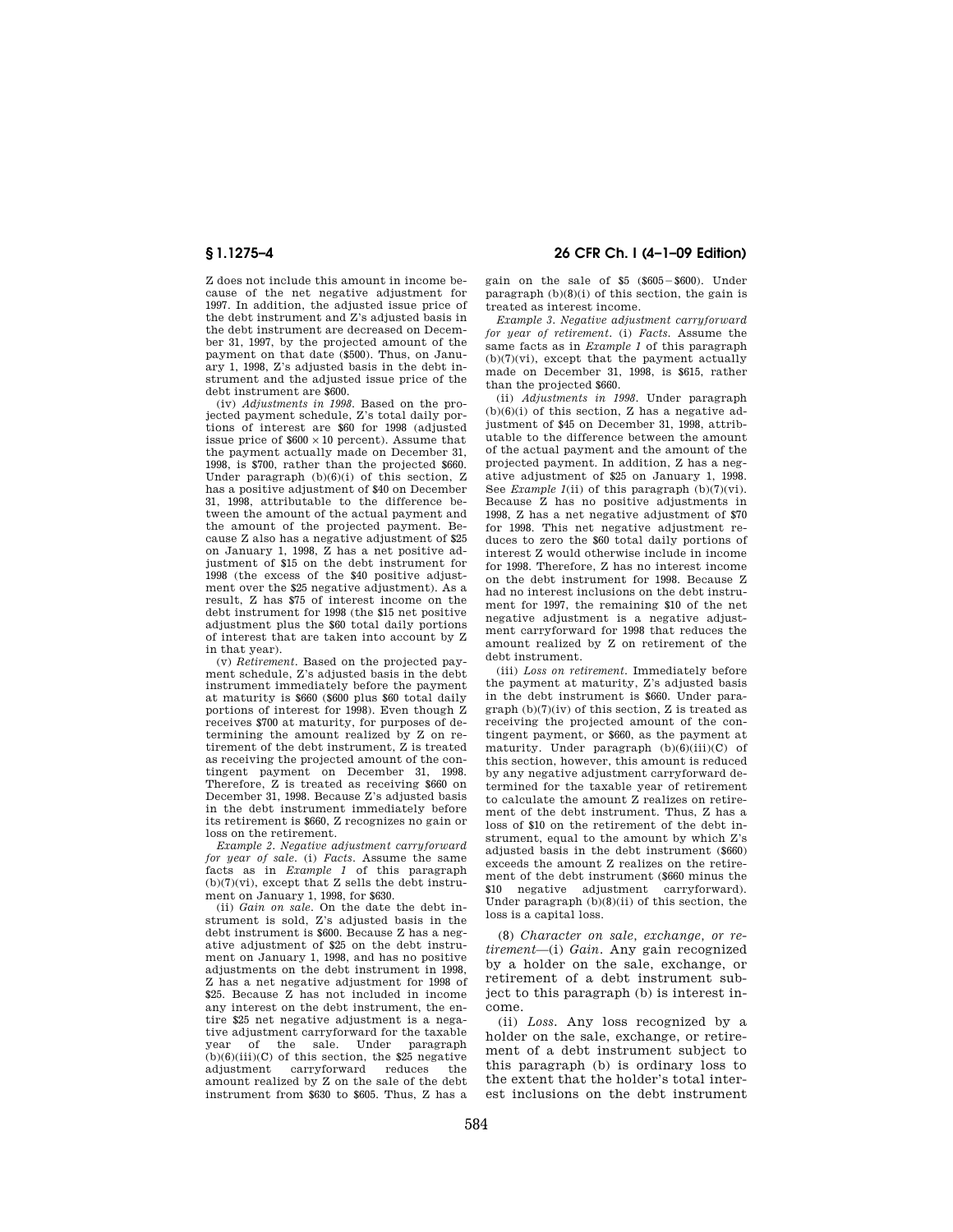exceed the total net negative adjustments on the debt instrument the holder took into account as ordinary loss. Any additional loss is treated as loss from the sale, exchange, or retirement of the debt instrument. However, any loss that would otherwise be ordinary under this paragraph (b)(8)(ii) and that is attributable to the holder's basis that could not be amortized under section 171(b)(4) is loss from the sale, exchange, or retirement of the debt instrument.

(iii) *Special rule if there are no remaining contingent payments on the debt instrument*—(A) *In general.* Notwithstanding paragraphs (b)(8) (i) and (ii) of this section, if, at the time of the sale, exchange, or retirement of the debt instrument, there are no remaining contingent payments due on the debt instrument under the projected payment schedule, any gain or loss recognized by the holder is gain or loss from the sale, exchange, or retirement of the debt instrument. See paragraph  $(b)(9)(ii)$  of this section to determine whether there are no remaining contingent payments on a debt instrument that provides for fixed but deferred contingent payments.

(B) *Exception for certain positive adjustments.* Notwithstanding paragraph  $(b)(8)(iii)(A)$  of this section, if a positive adjustment on a debt instrument is spread under paragraph (b)(9)(ii) (F) or (G) of this section, any gain recognized by the holder on the sale, exchange, or retirement of the instrument is treated as interest income to the extent of the positive adjustment that has not yet been accrued and included in income by the holder.

(iv) *Examples.* The following examples illustrate the provisions of this paragraph (b)(8). In each example, assume that the instrument described is a debt instrument for Federal income tax purposes. No inference is intended, however, as to whether the instrument is a debt instrument for Federal income tax purposes.

*Example 1. Gain on sale.* (i) *Facts.* On January 1, 1998, D, a calendar year taxpayer, sells a debt instrument that is subject to paragraph (b) of this section for \$1,350. The projected payment schedule for the debt instrument provides for contingent payments after January 1, 1998. On January 1, 1998, D has an adjusted basis in the debt instrument of

\$1,200. In addition, D has a negative adjustment carryforward of \$50 for 1997 that, under paragraph  $(b)(6)(iii)(C)$  of this section, results in a negative adjustment of \$50 on January 1, 1998. D has no positive adjustments on the debt instrument on January 1, 1998.

(ii) *Character of gain.* Under paragraph (b)(6) of this section, the \$50 negative adjustment on January 1, 1998, results in a negative adjustment carryforward for 1998, the taxable year of the sale of the debt instrument. Under paragraph  $(b)(6)(iii)(C)$  of this section, the negative adjustment adjustment carryforward reduces the amount realized by D on the sale of the debt instrument from \$1,350 to \$1,300. As a result, D realizes a \$100 gain on the sale of the debt instrument, equal to the \$1,300 amount realized minus D's \$1,200 adjusted basis in the debt instrument. Under paragraph (b)(8)(i) of this section, the gain is interest income to D.

*Example 2. Loss on sale.* (i) *Facts.* On December 31, 1996, E, a calendar year taxpayer, purchases a debt instrument at original issue for \$1,000. The debt instrument is a capital asset in the hands of E. The debt instrument provides for a single payment on December 31, 1998 (the maturity date of the instrument), of \$1,000 plus an amount based on the increase, if any, in the price of a specified commodity over the term of the instrument. The comparable yield for the debt instrument is 9.54 percent, compounded annually, and the projected payment schedule provides for a payment of \$1,200 on December 31, 1998. Based on the projected payment schedule, the total daily portions of interest are \$95 for 1997 and \$105 for 1998.

(ii) *Ordinary loss.* Assume that E sells the debt instrument for \$1,050 on December 31, 1997. On that date, E has an adjusted basis in the debt instrument of \$1,095 (\$1,000 original basis, plus total daily portions of \$95 for 1997). Therefore, E realizes a \$45 loss on the sale of the debt instrument (\$1,050–\$1,095). The loss is ordinary to the extent E's total interest inclusions on the debt instrument (\$95) exceed the total net negative adjustments on the instrument that E took into account as an ordinary loss. Because E has not had any net negative adjustments on the debt instrument, the \$45 loss is an ordinary loss.

(iii) *Capital loss.* Alternatively, assume that E sells the debt instrument for \$990 on December 31, 1997. E realizes a \$105 loss on the sale of the debt instrument (\$990 \$1,095). The loss is ordinary to the extent E's total interest inclusions on the debt instrument (\$95) exceed the total net negative adjustments on the instrument that E took into account as an ordinary loss. Because E has not had any net negative adjustments on the debt instrument, \$95 of the \$105 loss is an ordinary loss. The remaining \$10 of the \$105 loss is a capital loss.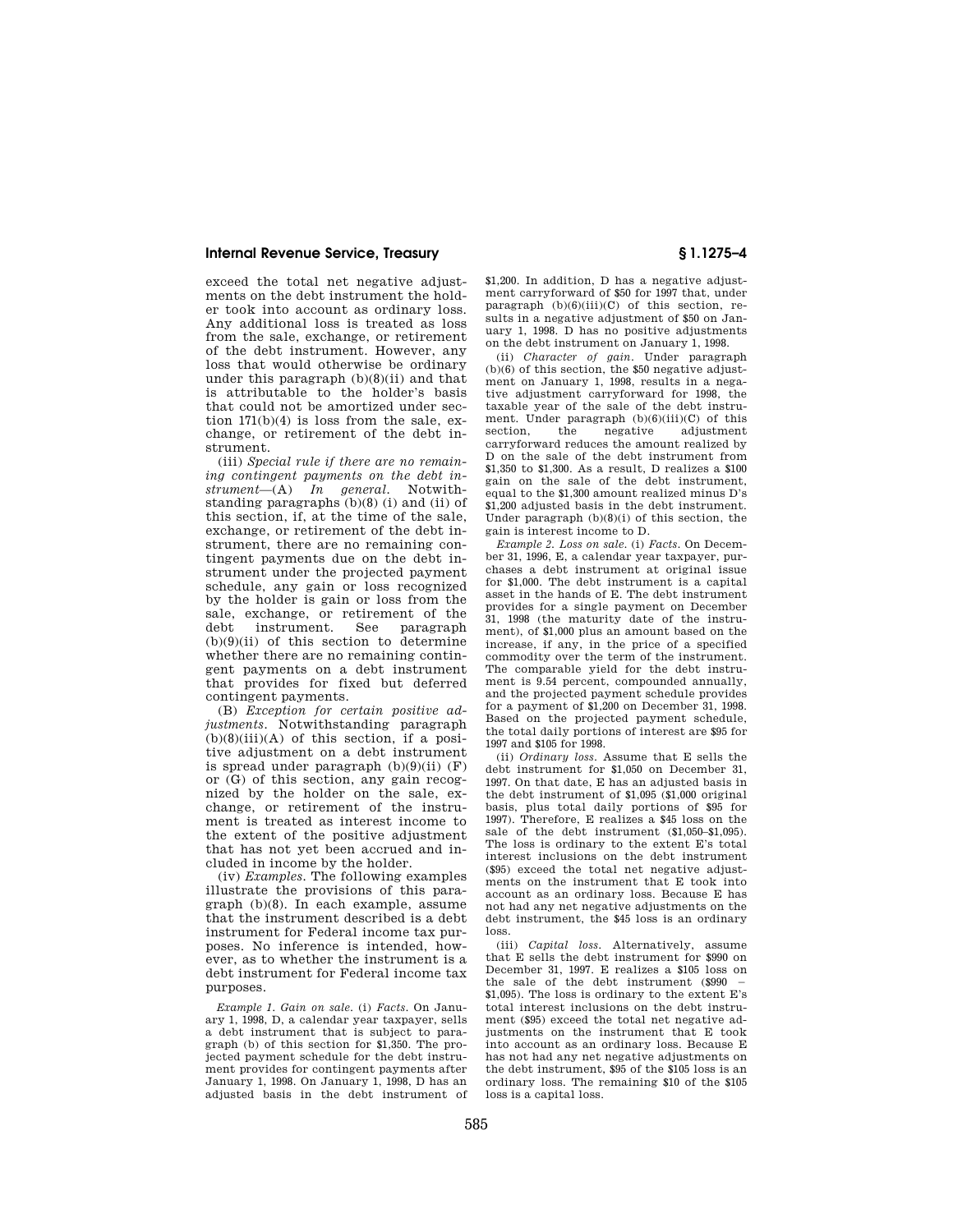(9) *Operating rules.* The rules of this paragraph (b)(9) apply to a debt instrument subject to the noncontingent bond method notwithstanding any other rule of this paragraph (b).

(i) *Basis different from adjusted issue price.* This paragraph (b)(9)(i) provides rules for a holder whose basis in a debt instrument is different from the adjusted issue price of the debt instrument (e.g., a subsequent holder that purchases the debt instrument for more or less than the instrument's adjusted issue price).

(A) *General rule.* The holder accrues interest under paragraph (b)(3)(iii) of this section and makes adjustments under paragraph (b)(3)(iv) of this section based on the projected payment schedule determined as of the issue date of the debt instrument. However, upon acquiring the debt instrument, the holder must reasonably allocate any difference between the adjusted issue price and the basis to daily portions of interest or projected payments over the remaining term of the debt instrument. Allocations are taken into account under paragraphs  $(b)(9)(i)$   $(B)$ and (C) of this section.

(B) *Basis greater than adjusted issue price.* If the holder's basis in the debt instrument exceeds the debt instrument's adjusted issue price, the amount of the difference allocated to a daily portion of interest or to a projected payment is treated as a negative adjustment on the date the daily portion accrues or the payment is made. On the date of the adjustment, the holder's adjusted basis in the debt instrument is reduced by the amount the holder treats as a negative adjustment under this paragraph  $(b)(9)(i)(B)$ . See paragraph  $(b)(9)(ii)(E)$  of this section for a special rule that applies when a contingent payment is fixed more than 6 months before it is due.

(C) *Basis less than adjusted issue price.*  If the holder's basis in the debt instrument is less than the debt instrument's adjusted issue price, the amount of the difference allocated to a daily portion of interest or to a projected payment is treated as a positive adjustment on the date the daily portion accrues or the payment is made. On the date of the adjustment, the holder's adjusted basis in the debt instrument is increased by

## **§ 1.1275–4 26 CFR Ch. I (4–1–09 Edition)**

the amount the holder treats as a positive adjustment under this paragraph  $(b)(9)(i)(C)$ . See paragraph  $(b)(9)(ii)(E)$ of this section for a special rule that applies when a contingent payment is fixed more than 6 months before it is due.

(D) *Premium and discount rules do not apply.* The rules for accruing premium and discount in sections 171, 1272(a)(7), 1276, and 1281 do not apply. Other rules of those sections, such as section 171(b)(4), continue to apply to the extent relevant.

(E) *Safe harbor for exchange listed debt instruments.* If the debt instrument is exchange listed property (within the meaning of  $$1.1273-2(f)(2)$ , it is reasonable for the holder to allocate any difference between the holder's basis and the adjusted issue price of the debt instrument pro-rata to daily portions of interest (as determined under paragraph (b)(3)(iii) of this section) over the remaining term of the debt instrument. A pro-rata allocation is not reasonable, however, to the extent the holder's yield on the debt instrument, determined after taking into account the amounts allocated under this para $graph (b)(9)(i)(E)$ , is less than the applicable Federal rate for the instrument. For purposes of the preceding sentence, the applicable Federal rate for the debt instrument is determined as if the purchase date were the issue date and the remaining term of the instrument were the term of the instrument.

(F) *Examples.* The following examples illustrate the provisions of this paragraph (b)(9)(i). In each example, assume that the instrument described is a debt instrument for Federal income tax purposes. No inference is intended, however, as to whether the instrument is a debt instrument for Federal income tax purposes. In addition, assume that each instrument is not exchange listed property.

*Example 1. Basis greater than adjusted issue price.* (i) *Facts.* On July 1, 1998, Z purchases for \$1,405 a debt instrument that matures on December 31, 1999, and promises to pay on the maturity date \$1,000 plus the increase, if any, in the price of a specified amount of a commodity from the issue date to the maturity date. The debt instrument was originally issued on December 31, 1996, for an issue price of \$1,000. The comparable yield for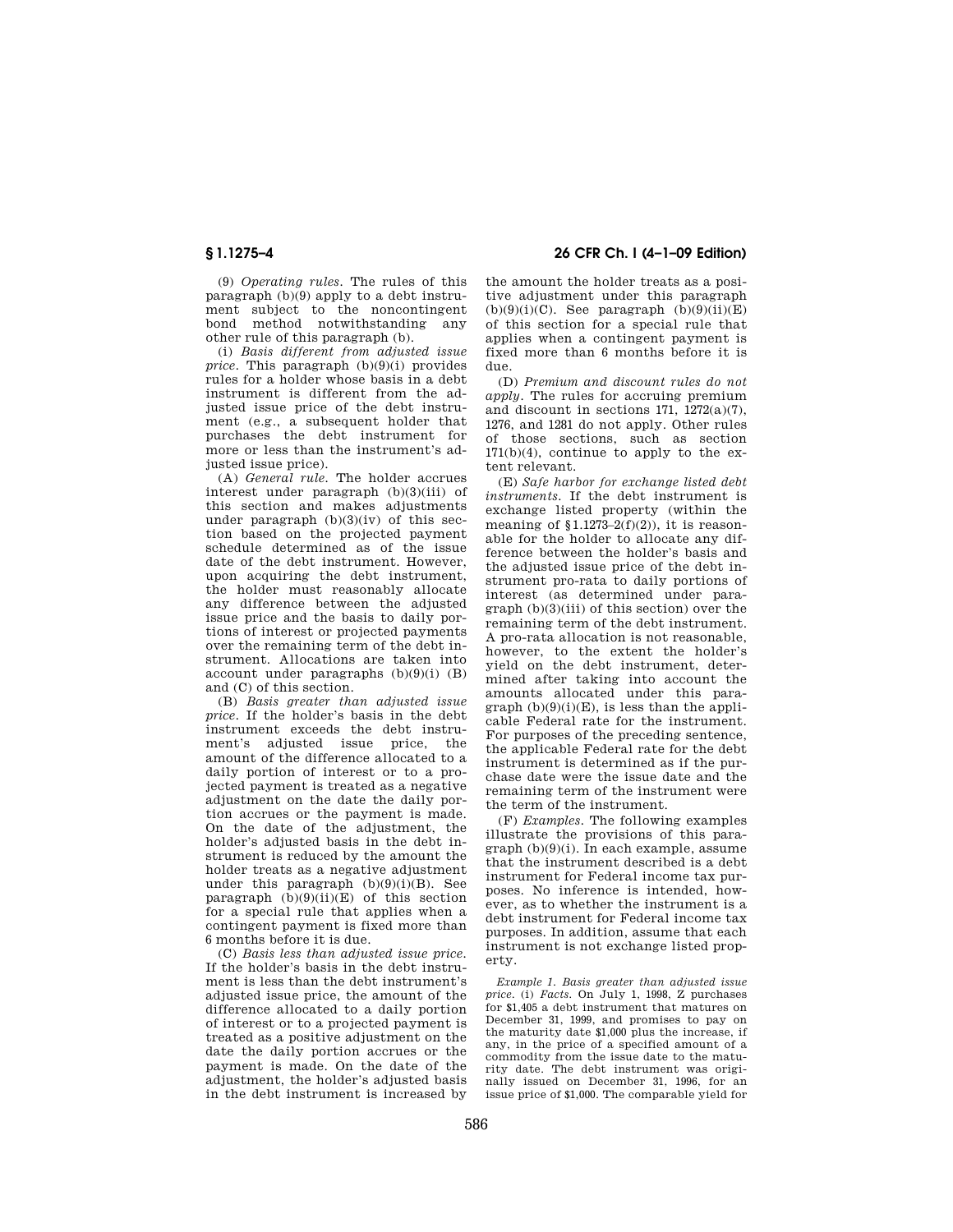the debt instrument is 10.25 percent, compounded semiannually, and the projected payment schedule for the debt instrument (determined as of the issue date) provides for a single payment at maturity of \$1,350. At the time of the purchase, the debt instrument has an adjusted issue price of \$1,162, assuming semiannual accrual periods ending on December 31 and June 30 of each year. The increase in the value of the debt instrument over its adjusted issue price is due to an increase in the expected amount of the contingent payment and not to a decrease in market interest rates. The debt instrument is a capital asset in the hands of Z. Z is a calendar year taxpayer.

(ii) *Allocation of the difference between basis and adjusted issue price.* Z's basis in the debt instrument on July 1, 1998, is \$1,405. Under paragraph  $(b)(9)(i)(A)$  of this section, Z allocates the \$243 difference between basis (\$1,405) and adjusted issue price (\$1,162) to the contingent payment at maturity. Z's allocation of the difference between basis and adjusted issue price is reasonable because the increase in the value of the debt instrument over its adjusted issue price is due to an increase in the expected amount of the contingent payment.

(iii) *Treatment of debt instrument for 1998.*  Based on the projected payment schedule, \$60 of interest accrues on the debt instrument from July 1, 1998 to December 31, 1998 (the product of the debt instrument's adjusted issue price on July 1, 1998 (\$1,162) and the comparable yield properly adjusted for the length of the accrual period (10.25 percent/2)). Z has no net negative or positive adjustments for 1998. Thus, Z includes in income \$60 of total daily portions of interest for 1998. On December 31, 1998, Z's adjusted basis in the debt instrument is \$1,465 (\$1,405 original basis, plus total daily portions of \$60 for 1998).

(iv) *Effect of allocation to contingent payment at maturity.* Assume that the payment actually made on December 31, 1999, is \$1,400, rather than the projected \$1,350. Thus, under paragraph  $(b)(6)(i)$  of this section, Z has a positive adjustment of \$50 on December 31, 1999. In addition, under paragraph  $(b)(9)(i)(B)$ of this section, Z has a negative adjustment of \$243 on December 31, 1999, which is attributable to the difference between Z's basis in the debt instrument on July 1, 1998, and the instrument's adjusted issue price on that date. As a result, Z has a net negative adjustment of \$193 for 1999. This net negative adjustment reduces to zero the \$128 total daily portions of interest Z would otherwise include in income in 1999. Accordingly, Z has no interest income on the debt instrument for 1999. Because Z had \$60 of interest inclusions for 1998, \$60 of the remaining \$65 net negative adjustment is treated by Z as an ordinary loss for 1999. The remaining \$5 of the net negative adjustment is a negative adjust-

ment carryforward for 1999 that reduces the amount realized by Z on the retirement of the debt instrument from \$1,350 to \$1,345.

(v) *Loss at maturity.* On December 31, 1999, Z's basis in the debt instrument is \$1,350 (\$1,405 original basis, plus total daily portions of \$60 for 1998 and \$128 for 1999, minus the negative adjustment of \$243). As a result, Z realizes a loss of \$5 on the retirement of the debt instrument (the difference between the amount realized on the retirement (\$1,345) and Z's adjusted basis in the debt instrument  $(\$1,350)$ ). Under paragraph  $(b)(8)(ii)$ of this section, the \$5 loss is treated as loss from the retirement of the debt instrument. Consequently, Z realizes a total loss of \$65 on the debt instrument for 1999 (a \$60 ordinary loss and a \$5 capital loss).

*Example 2. Basis less than adjusted issue price.* (i) *Facts.* On January 1, 1999, Y purchases for \$910 a debt instrument that pays 7 percent interest semiannually on June 30 and December 31 of each year, and that promises to pay on December 31, 2001, \$1,000 plus or minus \$10 times the positive or negative difference, if any, between a specified amount and the value of an index on December 31, 2001. However, the payment on December 31, 2001, may not be less than \$650. The debt instrument was originally issued on December 31, 1996, for an issue price of \$1,000. The comparable yield for the debt instrument is 9.80 percent, compounded semiannually, and the projected payment schedule for the debt instrument (determined as of the issue date) provides for semiannual payments of \$35 and a contingent payment at maturity of \$1,175. On January 1, 1999, the debt instrument has an adjusted issue price of \$1,060, assuming semiannual accrual periods ending on December 31 and June 30 of each year. Y is a calendar year taxpayer.

(ii) *Allocation of the difference between basis and adjusted issue price.* Y's basis in the debt instrument on January 1, 1999, is \$910. Under paragraph  $(b)(9)(i)(A)$  of this section, Y must allocate the \$150 difference between basis (\$910) and adjusted issue price (\$1,060) to daily portions of interest or to projected payments. These amounts will be positive adjustments taken into account at the time the daily portions accrue or the payments are made.

(A) Assume that, because of a decrease in the relevant index, the expected value of the payment at maturity has declined by about 9 percent. Based on forward prices on January 1, 1999, Y determines that approximately \$105 of the difference between basis and adjusted issue price is allocable to the contingent payment. Y allocates the remaining \$45 to daily portions of interest on a pro-rata basis (i.e., the amount allocated to an accrual period equals the product of \$45 and a fraction, the numerator of which is the total daily portions for the accrual period and the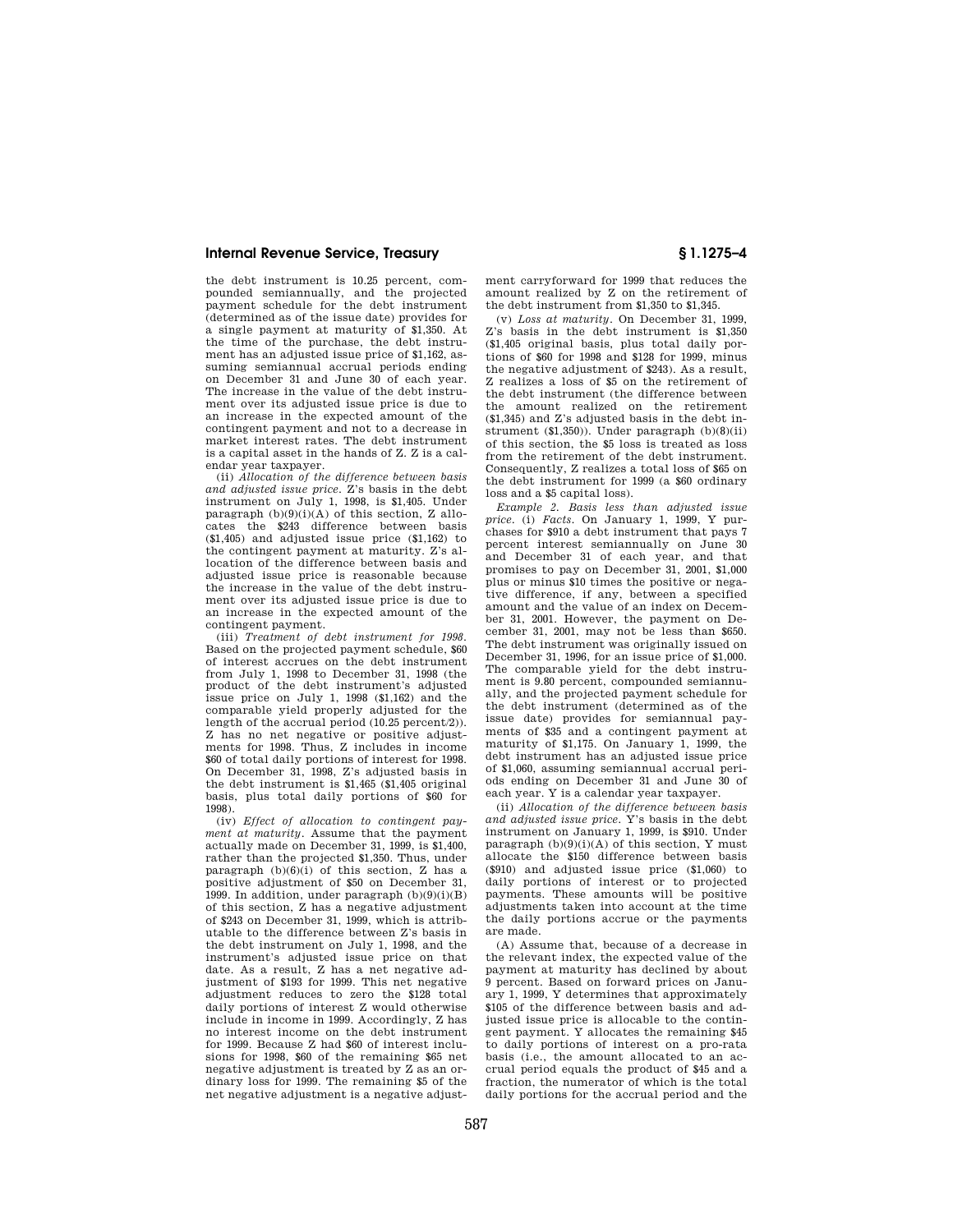denominator of which is the total daily portions remaining on the debt instrument on January 1, 1999). This allocation is reasonable.

(B) Assume alternatively that, based on yields of comparable debt instruments and its purchase price for the debt instrument, Y determines that an appropriate yield for the debt instrument is 13 percent, compounded semiannually. Based on this determination, Y allocates \$55.75 of the difference between basis and adjusted issue price to daily portions of interest as follows: \$15.19 to the daily portions of interest for the taxable year ending December 31, 1999; \$18.40 to the daily portions of interest for the taxable year ending December 31, 2000; and \$22.16 to the daily portions of interest for the taxable year ending December 31, 2001. Y allocates the remaining \$94.25 to the contingent payment at maturity. This allocation is reasonable.

(ii) *Fixed but deferred contingent payments.* This paragraph (b)(9)(ii) provides rules that apply when the amount of a contingent payment becomes fixed before the payment is due. For purposes of paragraph (b) of this section, if a contingent payment becomes fixed within the 6-month period ending on the due date of the payment, the payment is treated as a contingent payment even after the payment is fixed. If a contingent payment becomes fixed more than 6 months before the payment is due, the following rules apply to the debt instrument.

(A) *Determining adjustments.* The amount of the adjustment attributable to the contingent payment is equal to the difference between the present value of the amount that is fixed and the present value of the projected amount of the contingent payment. The present value of each amount is determined by discounting the amount from the date the payment is due to the date the payment becomes fixed, using a discount rate equal to the comparable yield on the debt instrument. The adjustment is treated as a positive or negative adjustment, as appropriate, on the date the contingent payment becomes fixed. See paragraph  $(b)(9)(ii)(G)$ of this section to determine the timing of the adjustment if all remaining contingent payments on the debt instrument become fixed substantially contemporaneously.

(B) *Payment schedule.* The contingent payment is no longer treated as a con-

**§ 1.1275–4 26 CFR Ch. I (4–1–09 Edition)** 

tingent payment after the date the amount of the payment becomes fixed. On the date the contingent payment becomes fixed, the projected payment schedule for the debt instrument is modified prospectively to reflect the fixed amount of the payment. Therefore, no adjustment is made under paragraph (b)(3)(iv) of this section when the contingent payment is actually made.

(C) *Accrual period.* Notwithstanding the determination under §1.1272– 1(b)(1)(ii) of accrual periods for the debt instrument, an accrual period ends on the day the contingent payment becomes fixed, and a new accrual period begins on the day after the day the contingent payment becomes fixed.

(D) *Adjustments to basis and adjusted issue price.* The amount of any positive adjustment on a debt instrument determined under paragraph  $(b)(9)(ii)(A)$  of this section increases the adjusted issue price of the instrument and the holder's adjusted basis in the instrument. Similarly, the amount of any negative adjustment on a debt instrument determined under paragraph  $(b)(9)(ii)(A)$  of this section decreases the adjusted issue price of the instrument and the holder's adjusted basis in the instrument.

(E) *Basis different from adjusted issue price.* If a holder's basis in a debt instrument exceeds the debt instrument's adjusted issue price, the amount allocated to a projected payment under paragraph  $(b)(9)(i)$  of this section is treated as a negative adjustment on the date the payment becomes fixed. If a holder's basis in a debt instrument is less than the debt instrument's adjusted issue price, the amount allocated to a projected payment under paragraph  $(b)(9)(i)$  of this section is treated as a positive adjustment on the date the payment becomes fixed.

(F) *Special rule for certain contingent interest payments.* Notwithstanding paragraph  $(b)(9)(ii)(A)$  of this section. this paragraph  $(b)(9)(ii)(F)$  applies to contingent stated interest payments that are adjusted to compensate for contingencies regarding the reasonableness of the debt instrument's stated rate of interest. For example, this paragraph  $(b)(9)(ii)(F)$  applies to a debt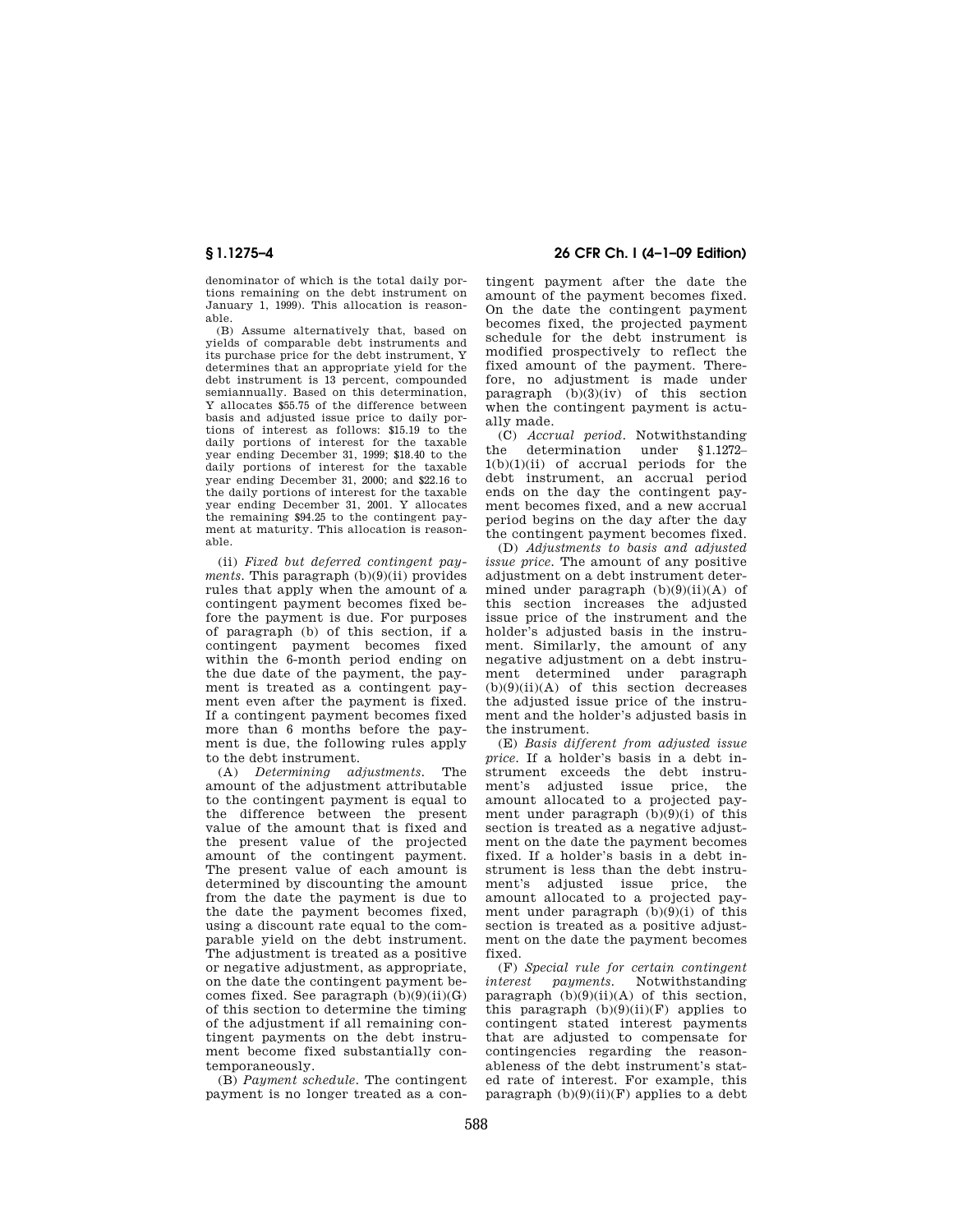instrument that provides for an increase in the stated rate of interest if the credit quality of the issuer or liquidity of the debt instrument deteriorates. Contingent stated interest payments of this type are recognized over the period to which they relate in a reasonable manner.

(G) *Special rule when all contingent payments become fixed.* Notwithstanding paragraph  $(b)(9)(ii)(A)$  of this section, if all the remaining contingent payments on a debt instrument become fixed substantially contemporaneously, any positive or negative adjustments on the instrument are taken into account in a reasonable manner over the period to which they relate. For purposes of the preceding sentence, a payment is treated as a fixed payment if all remaining contingencies with respect to the payment are remote or incidental (within the meaning of  $(1.1275-2(h))$ .

(H) *Example.* The following example illustrates the provisions of this paragraph (b)(9)(ii). In this example, assume that the instrument described is a debt instrument for Federal income tax purposes. No inference is intended, however, as to whether the instrument is a debt instrument for Federal income tax purposes.

*Example: Fixed but deferred payments.* (i) *Facts.* On December 31, 1996, B, a calendar year taxpayer, purchases a debt instrument at original issue for \$1,000. The debt instrument matures on December 31, 2002, and provides for a payment of \$1,000 at maturity. In addition, on December 31, 1999, and December 31, 2002, the debt instrument provides for payments equal to the excess of the average daily value of an index for the 6-month period ending on September 30 of the preceding year over a specified amount. The debt instrument's comparable yield is 10 percent, compounded annually, and the instrument's projected payment schedule consists of a payment of \$250 on December 31, 1999, and a payment of \$1,439 on December 31, 2002. B uses annual accrual periods.

(ii) *Interest accrual for 1997.* Based on the projected payment schedule, B includes a total of \$100 of daily portions of interest in income in 1997. B's adjusted basis in the debt instrument and the debt instrument's adjusted issue price on December 31, 1997, is \$1,100.

(iii) *Interest accrual for 1998*—(A) *Adjustment.* Based on the projected payment schedule, B would include \$110 of total daily portions of interest in income in 1998. However, assume that on September 30, 1998, the pay-

ment due on December 31, 1999, fixes at \$300, rather than the projected \$250. Thus, on September 30, 1998, B has an adjustment equal to the difference between the present value of the \$300 fixed amount and the present value of the \$250 projected amount of the contingent payment. The present values of the two payments are determined by discounting each payment from the date the payment is due (December 31, 1999) to the date the payment becomes fixed (September 30, 1998), using a discount rate equal to 10 percent, compounded annually. The present value of the fixed payment is \$266.30 and the present value of the projected amount of the contingent payment is \$221.91. Thus, on September 30, 1998, B has a positive adjustment of \$44.39 (\$266.30–\$221.91).

(B) *Effect of adjustment.* Under paragraph  $(b)(9)(ii)(C)$  of this section, B's accrual period ends on September 30, 1998. The daily portions of interest on the debt instrument for the period from January 1, 1998 to September 30, 1998 total \$81.51. The adjusted issue price of the debt instrument and B's adjusted basis in the debt instrument are thus increased over this period by \$125.90 (the sum of the daily portions of interest of \$81.51 and the positive adjustment of \$44.39 made at the end of the period) to \$1,225.90. For purposes of all future accrual periods, including the new accrual period from October 1, 1998, to December 31, 1998, the debt instrument's projected payment schedule is modified to reflect a fixed payment of \$300 on December 31, 1999. Based on the new adjusted issue price of the debt instrument and the new projected payment schedule, the yield on the debt instrument does not change.

(C) *Interest accrual for 1998.* Based on the modified projected payment schedule, \$29.56 of interest accrues during the accrual period that ends on December 31, 1998. Because B has no other adjustments during 1998, the \$44.39 positive adjustment on September 30, 1998, results in a net positive adjustment for 1998, which is additional interest for that year. Thus, B includes \$155.46 (\$81.51+\$29.56+\$44.39) of interest in income in 1998. B's adjusted basis in the debt instrument and the debt instrument's adjusted issue price on December 31, 1998, is \$1,255.46 (\$1,225.90 from the end of the prior accrual period plus \$29.56 total daily portions for the current accrual period).

(iii) *Timing contingencies.* This paragraph (b)(9)(iii) provides rules for debt instruments that have payments that are contingent as to time.

(A) *Treatment of certain options.* If a taxpayer has an unconditional option to put or call the debt instrument, to exchange the debt instrument for other property, or to extend the maturity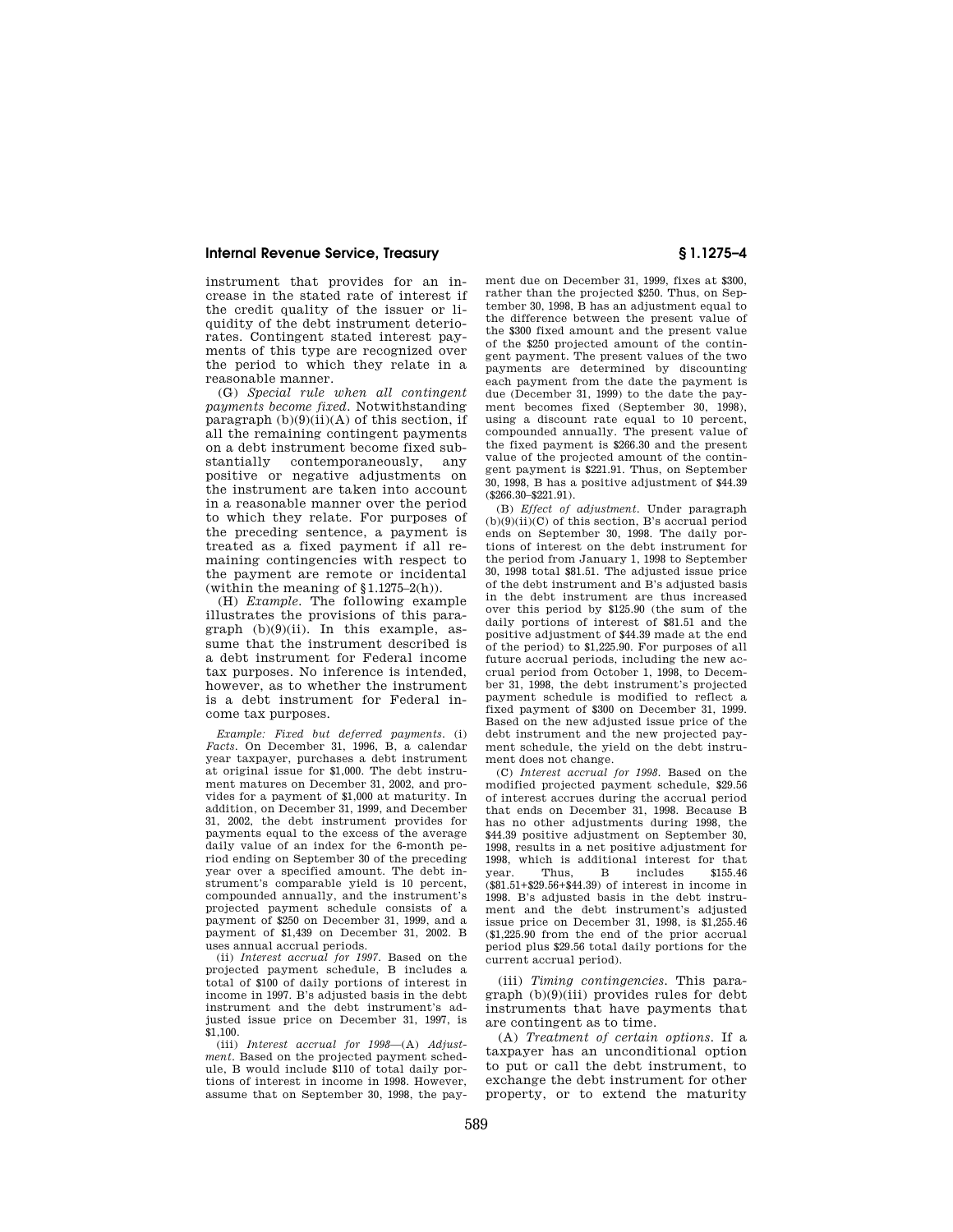date of the debt instrument, the projected payment schedule is determined by using the principles of §1.1272–  $1(c)(5)$ .

(B) *Other timing contingencies.* [Reserved]

(iv) *Cross-border transactions*—(A) *Allocation of deductions.* For purposes of §1.861–8, the holder of a debt instrument shall treat any deduction or loss treated as an ordinary loss under paragraph  $(b)(6)(iii)(B)$  or  $(b)(8)(ii)$  of this section as a deduction that is definitely related to the class of gross income to which income from such debt instrument belongs. Accordingly, if a U.S. person holds a debt instrument issued by a related controlled foreign corporation and, pursuant to section  $904(d)(3)$  and the regulations thereunder, any interest accrued by such U.S. person with respect to such debt instrument would be treated as foreign source general limitation income, any deductions relating to a net negative adjustment will reduce the U.S. person's foreign source general limitation income. The holder shall apply the general rules relating to allocation and apportionment of deductions to any other deduction or loss realized by the holder with respect to the debt instrument.

(B) *Investments in United States real property.* Notwithstanding paragraph  $(b)(8)(i)$  of this section, gain on the sale, exchange, or retirement of a debt instrument that is a United States real property interest is treated as gain for purposes of sections 897, 1445, and 6039C.

(v) *Coordination with subchapter M and related provisions.* For purposes of sections  $852(c)(2)$  and  $4982$  and  $\overline{$1.852-11}$ , any positive adjustment, negative adjustment, income, or loss on a debt instrument that occurs after October 31 of a taxable year is treated in the same manner as foreign currency gain or loss that is attributable to a section 988 transaction.

(vi) *Coordination with section 1092.* A holder treats a negative adjustment and an issuer treats a positive adjustment as a loss with respect to a position in a straddle if the debt instrument is a position in a straddle and the contingency (or any portion of the contingency) to which the adjustment relates would be part of the straddle if entered into as a separate position.

# **§ 1.1275–4 26 CFR Ch. I (4–1–09 Edition)**

(c) *Method for debt instruments not subject to the noncontingent bond method*—(1) *Applicability.* This paragraph (c) applies to a contingent payment debt instrument (other than a tax-exempt obligation) that has an issue price determined under §1.1274–2. For example, this paragraph (c) generally applies to a contingent payment debt instrument that is issued for nonpublicly traded property.

(2) *Separation into components.* If paragraph (c) of this section applies to a debt instrument (the overall debt instrument), the noncontingent payments are subject to the rules in paragraph (c)(3) of this section, and the contingent payments are accounted for separately under the rules in paragraph  $(c)(4)$  of this section.

(3) *Treatment of noncontingent payments.* The noncontingent payments are treated as a separate debt instrument. The issue price of the separate debt instrument is the issue price of the overall debt instrument, determined under §1.1274–2(g). No interest payments on the separate debt instrument are qualified stated interest payments (within the meaning of §1.1273– 1(c)) and the de minimis rules of section 1273(a)(3) and §1.1273–1(d) do not apply to the separate debt instrument.

(4) *Treatment of contingent payments*— (i) *In general.* Except as provided in paragraph  $(c)(4)(iii)$  of this section, the portion of a contingent payment treated as interest under paragraph (c)(4)(ii) of this section is includible in gross income by the holder and deductible from gross income by the issuer in their respective taxable years in which the payment is made.

(ii) *Characterization of contingent payments as principal and interest*—(A) *General rule.* A contingent payment is treated as a payment of principal in an amount equal to the present value of the payment, determined by discounting the payment at the test rate from the date the payment is made to the issue date. The amount of the payment in excess of the amount treated as principal under the preceding sentence is treated as a payment of interest.

(B) *Test rate.* The test rate used for purposes of paragraph  $(c)(4)(ii)(A)$  of this section is the rate that would be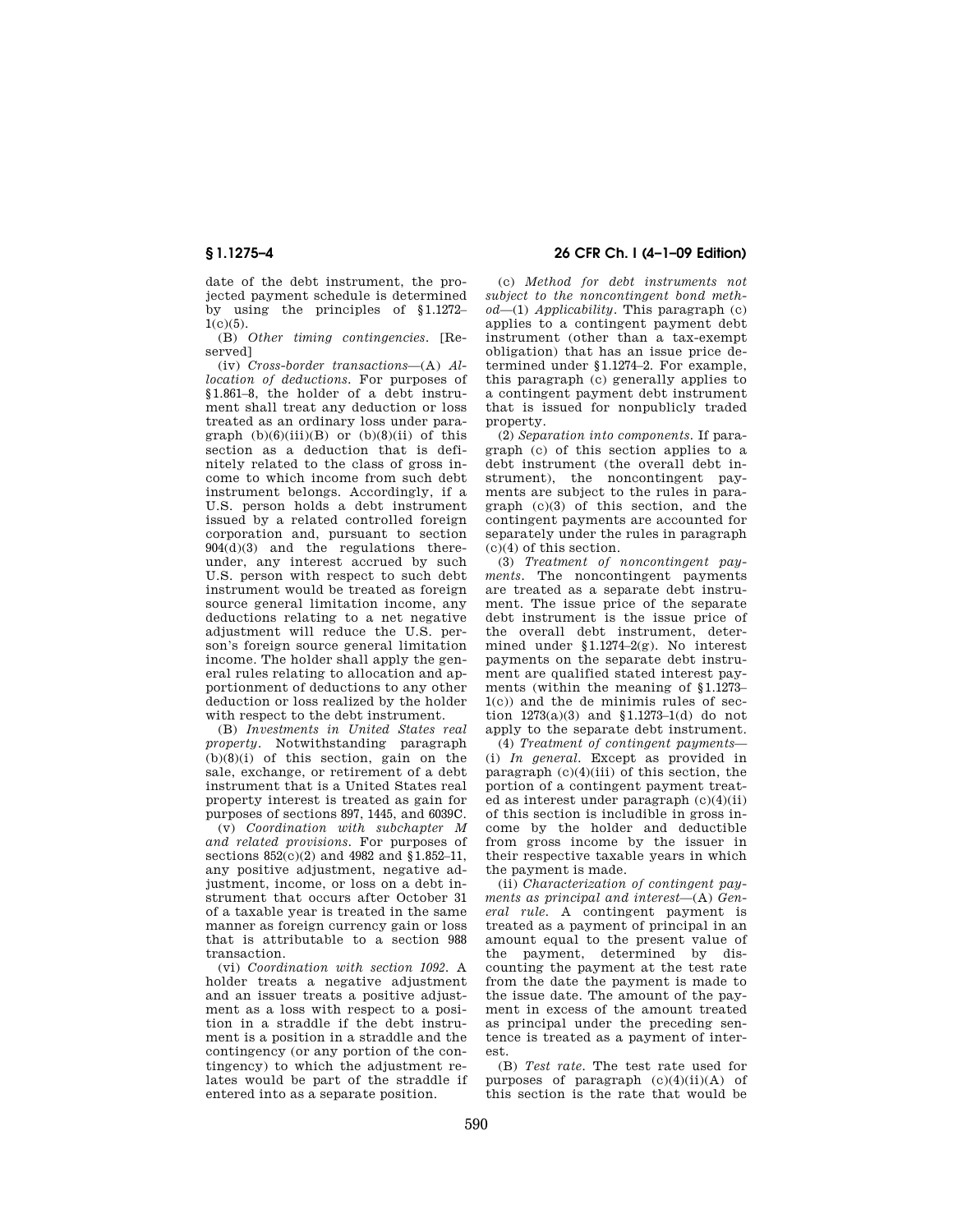the test rate for the overall debt instrument under §1.1274–4 if the term of the overall debt instrument began on the issue date of the overall debt instrument and ended on the date the contingent payment is made. However, in the case of a contingent payment that consists of a payment of stated principal accompanied by a payment of stated interest at a rate that exceeds the test rate determined under the preceding sentence, the test rate is the stated interest rate.

(iii) *Certain delayed contingent payments*—(A) *General rule.* Notwithstanding paragraph  $(c)(4)(ii)$  of this section, if a contingent payment becomes fixed more than 6 months before the payment is due, the issuer and holder are treated as if the issuer had issued a separate debt instrument on the date the payment becomes fixed, maturing on the date the payment is due. This separate debt instrument is treated as a debt instrument to which section 1274 applies. The stated principal amount of this separate debt instrument is the amount of the payment that becomes fixed. An amount equal to the issue price of this debt instrument is characterized as interest or principal under the rules of paragraph  $(c)(4)(ii)$  of this section and accounted for as if this amount had been paid by the issuer to the holder on the date that the amount of the payment becomes fixed. To determine the issue price of the separate debt instrument, the payment is discounted at the test rate from the maturity date of the separate debt instrument to the date that the amount of the payment becomes fixed.

(B) *Test rate.* The test rate used for purposes of paragraph  $(c)(4)(iii)(A)$  of this section is determined in the same manner as the test rate under paragraph  $(c)(4)(ii)(B)$  of this section is determined except that the date the contingent payment is due is used rather than the date the contingent payment is made.

(5) *Basis different from adjusted issue price.* This paragraph (c)(5) provides rules for a holder whose basis in a debt instrument is different from the instrument's adjusted issue price (e.g., a subsequent holder). This paragraph (c)(5), however, does not apply if the holder is reporting income under the installment method of section 453.

(i) *Allocation of basis.* The holder must allocate basis to the noncontingent component (i.e., the right to the noncontingent payments) and to any separate debt instruments described in paragraph  $(c)(4)(iii)$  of this section in an amount up to the total of the adjusted issue price of the noncontingent component and the adjusted issue prices of the separate debt instruments. The holder must allocate the remaining basis, if any, to the contingent component (i.e., the right to the contingent payments).

(ii) *Noncontingent component.* Any difference between the holder's basis in the noncontingent component and the adjusted issue price of the noncontingent component, and any difference between the holder's basis in a separate debt instrument and the adjusted issue price of the separate debt instrument, is taken into account under the rules for market discount, premium, and acquisition premium that apply to a noncontingent debt instrument.

(iii) *Contingent component.* Amounts received by the holder that are treated as principal payments under paragraph  $(c)(4)(ii)$  of this section reduce the holder's basis in the contingent component. If the holder's basis in the contingent component is reduced to zero, any additional principal payments on the contingent component are treated as gain from the sale or exchange of the debt instrument. Any basis remaining on the contingent component on the date the final contingent payment is made increases the holder's adjusted basis in the noncontingent component (or, if there are no remaining noncontingent payments, is treated as loss from the sale or exchange of the debt instrument).

(6) *Treatment of a holder on sale, exchange, or retirement.* This paragraph (c)(6) provides rules for the treatment of a holder on the sale, exchange, or retirement of a debt instrument subject to this paragraph (c). Under this paragraph (c)(6), the holder must allocate the amount received from the sale, exchange, or retirement of a debt instrument first to the noncontingent component and to any separate debt instruments described in paragraph  $(c)(4)(iii)$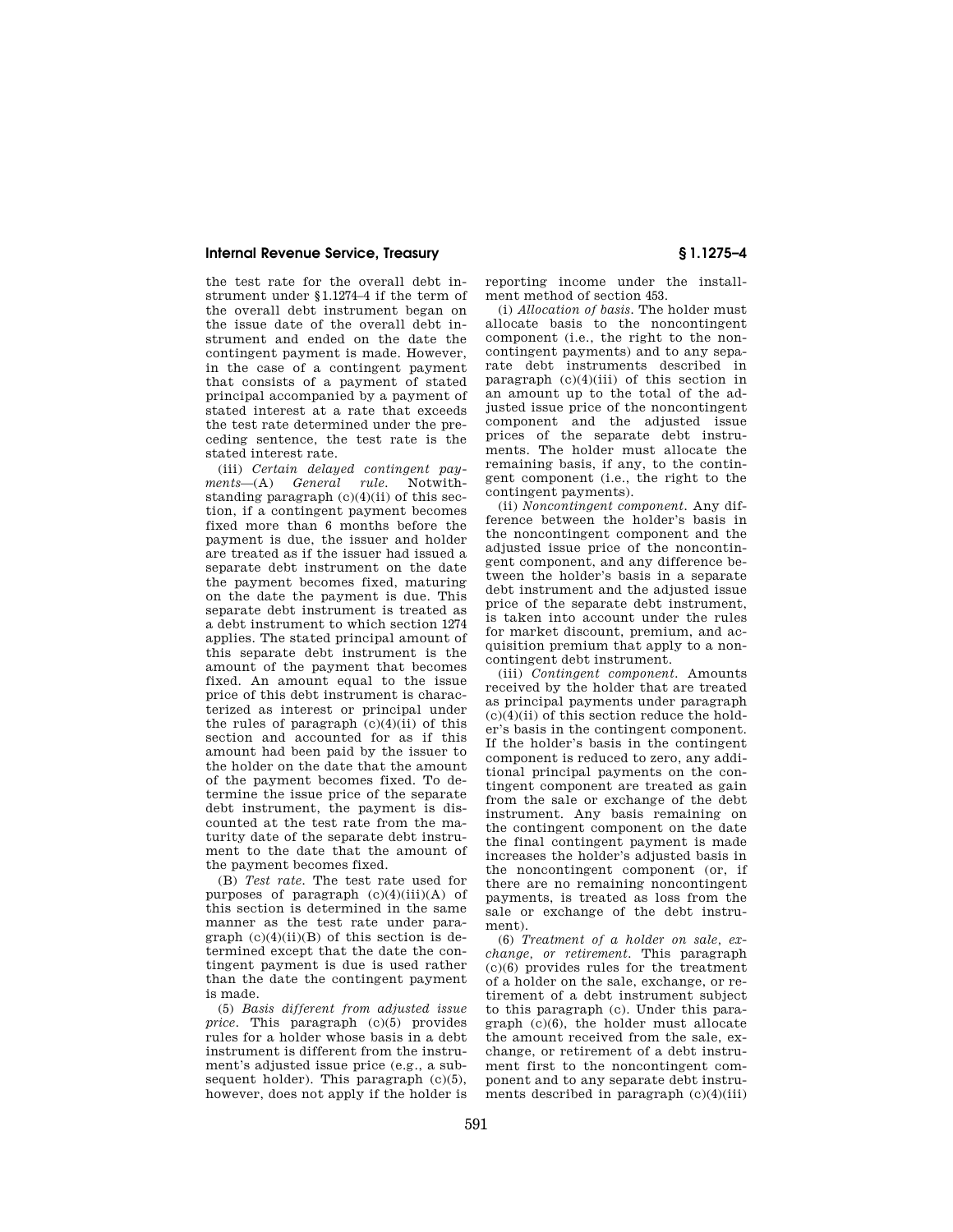of this section in an amount up to the total of the adjusted issue price of the noncontingent component and the adjusted issue prices of the separate debt instruments. The holder must allocate the remaining amount received, if any, to the contingent component.

(i) *Amount allocated to the noncontingent component.* The amount allocated to the noncontingent component and any separate debt instruments is treated as an amount realized from the sale, exchange, or retirement of the noncontingent component or separate debt instrument.

(ii) *Amount allocated to the contingent component.* The amount allocated to the contingent component is treated as a contingent payment that is made on the date of the sale, exchange, or retirement and is characterized as interest and principal under the rules of paragraph  $(c)(4)(i)$  of this section.

(7) *Examples.* The following examples illustrate the provisions of this paragraph (c). In each example, assume that the instrument described is a debt instrument for Federal income tax purposes. No inference is intended, however, as to whether the instrument is a debt instrument for Federal income tax purposes.

*Example 1. Contingent interest payments.* (i) *Facts.* A owns Blackacre, unencumbered depreciable real estate. On January 1, 1997, A sells Blackacre to B. As consideration for the sale, B makes a downpayment of \$1,000,000 and issues to A a debt instrument that matures on December 31, 2001. The debt instrument provides for a payment of principal at maturity of \$5,000,000 and a contingent payment of interest on December 31 of each year equal to a fixed percentage of the gross rents B receives from Blackacre in that year. Assume that the debt instrument is not issued in a potentially abusive situation. Assume also that on January 1, 1997, the short-term applicable Federal rate is 5 percent, compounded annually, and the mid-term applicable Federal rate is 6 percent, compounded annually.

(ii) *Determination of issue price.* Under §1.1274–2(g), the issue price of the debt instrument is \$3,736,291, which is the present value, as of the issue date, of the \$5,000,000 noncontingent payment due at maturity, calculated using a discount rate equal to the mid-term applicable Federal rate. Under §1.1012–1(g)(1), B's basis in Blackacre on January 1, 1997, is \$4,736,291 (\$1,000,000 down payment plus the \$3,736,291 issue price of the debt instrument).

## **§ 1.1275–4 26 CFR Ch. I (4–1–09 Edition)**

(iii) *Noncontingent payment treated as separate debt instrument.* Under paragraph (c)(3) of this section, the right to the noncontingent payment of principal at maturity is treated as a separate debt instrument. The issue price of this separate debt instrument is  $$3,736,291$  (the issue price of the overall debt instrument). The separate debt instrument has a stated redemption price at maturity of \$5,000,000 and, therefore, OID of \$1,263,709.

(iv) *Treatment of contingent payments.* Assume that the amount of contingent interest that is fixed and paid on December 31, 1997, is \$200,000. Under paragraph  $(c)(4)(ii)$  of this section, this payment is treated as consisting of a payment of principal of \$190,476, which is the present value of the payment, determined by discounting the payment at the test rate of 5 percent, compounded annually, from the date the payment is made to the issue date. The remainder of the \$200,000 payment (\$9,524) is treated as interest. The additional amount treated as principal gives B additional basis in Blackacre on December 31, 1997. The portion of the payment treated as interest is includible in gross income by A and deductible by B in their respective taxable years in which December 31, 1997 occurs. The remaining contingent payments on the debt instrument are accounted for similarly, using a test rate of 5 percent, compounded annually, for the contingent payments due on December 31, 1998, and December 31, 1999, and a test rate of 6 percent, compounded annually, for the contingent payments due on December 31, 2000, and December 31, 2001.

*Example 2. Fixed but deferred payment.* (i) *Facts.* The facts are the same as in paragraph (c)(7) *Example 1* of this section, except that the contingent payment of interest that is fixed on December 31, 1997, is not payable until December 31, 2001, the maturity date.

(ii) *Treatment of deferred contingent payment.* Assume that the amount of the payment that becomes fixed on December 31, 1997, is \$200,000. Because this amount is not payable until December 31, 2001, under paragraph (c)(4)(iii) of this section, a separate debt instrument to which section 1274 applies is treated as issued by B on December 31, 1997 (the date the payment is fixed). The maturity date of this separate debt instrument is December 31, 2001 (the date on which the payment is due). The stated principal amount of this separate debt instrument is \$200,000, the amount of the payment that becomes fixed. The imputed principal amount of the separate debt instrument is \$158,419, which is the present value, as of December 31, 1997, of the \$200,000 payment, computed using a discount rate equal to the test rate of the overall debt instrument (6 percent, compounded annually). An amount equal to the issue price of the separate debt instrument is treated as an amount paid on December 31, 1997, and characterized as interest and principal under the rules of paragraph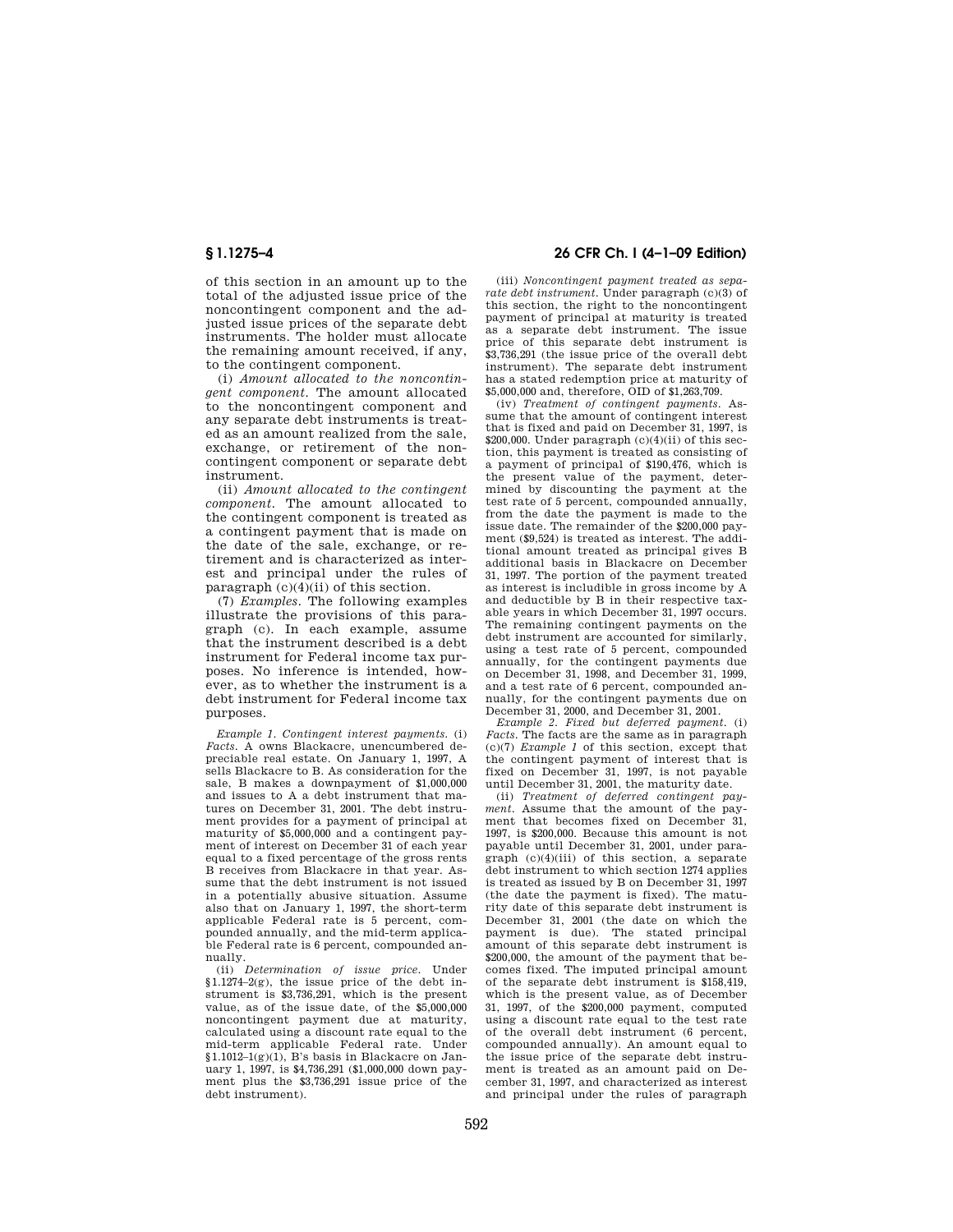$(c)(4)(ii)$  of this section. The amount of the deemed payment characterized as principal is equal to \$150,875, which is the present value, as of January 1, 1997 (the issue date of the overall debt instrument), of the deemed payment, computed using a discount rate of 5 percent, compounded annually. The amount of the deemed payment characterized as interest is  $$7,544$   $$158,419$   $$150,875$ ), which is includible in gross income by A and deductible by B in their respective taxable years in which December 31, 1997 occurs.

(d) *Rules for tax-exempt obligations*—(1) *In general.* Except as modified by this paragraph (d), the noncontingent bond method described in paragraph (b) of this section applies to a tax-exempt obligation (as defined in section  $1275(a)(3)$  to which this section applies. Paragraph  $(d)(2)$  of this section applies to certain tax-exempt obligations that provide for interest-based payments or revenue-based payments and paragraph  $(d)(3)$  of this section applies to all other obligations. Paragraph (d)(4) of this section provides rules for a holder whose basis in a tax-exempt obligation is different from the adjusted issue price of the obligation.

(2) *Certain tax-exempt obligations with interest-based or revenue-based payments*—(i) *Applicability.* This paragraph  $(d)(2)$  applies to a tax-exempt obligation that provides for interest-based payments or revenue-based payments.

(ii) *Interest-based payments.* A tax-exempt obligation provides for interestbased payments if the obligation would otherwise qualify as a variable rate debt instrument under §1.1275–5 except that—

(A) The obligation provides for more than one fixed rate;

(B) The obligation provides for one or more caps, floors, or governors (or similar restrictions) that are fixed as of the issue date;

(C) The interest on the obligation is not compounded or paid at least annually; or

(D) The obligation provides for interest at one or more rates equal to the product of a qualified floating rate and a fixed multiple greater than zero and less than .65, or at one or more rates equal to the product of a qualified floating rate and a fixed multiple greater than zero and less than .65, increased or decreased by a fixed rate.

(iii) *Revenue-based payments.* A taxexempt obligation provides for revenue-based payments if the obligation—

(A) Is issued to refinance (including a series of refinancings) an obligation (in a series of refinancings, the original obligation), the proceeds of which were used to finance a project or enterprise; and

(B) Would otherwise qualify as a variable rate debt instrument under §1.1275–5 except that it provides for stated interest payments at least annually based on a single fixed percentage of the revenue, value, change in value, or other similar measure of the performance of the refinanced project or enterprise.

(iv) *Modifications to the noncontingent bond method.* If a tax-exempt obligation is subject to this paragraph  $(d)(2)$ , the following modifications to the noncontingent bond method described in paragraph (b) of this section apply to the obligation.

(A) *Daily portions and net positive adjustments.* The daily portions of interest determined under paragraph (b)(3)(iii) of this section and any net positive adjustment on the obligation are interest for purposes of section 103.

(B) *Net negative adjustments.* A net negative adjustment for a taxable year reduces the amount of tax-exempt interest the holder would otherwise account for on the obligation for the taxable year under paragraph (b)(3)(iii) of this section. If the net negative adjustment exceeds this amount, the excess is a nondeductible, noncapitalizable loss. If a regulated investment company (RIC) within the meaning of section 851 has a net negative adjustment in a taxable year that would be a nondeductible, noncapitalizable loss under the prior sentence, the RIC must use this loss to reduce its tax-exempt interest income on other tax-exempt obligations held during the taxable year.

(C) *Gains.* Any gain recognized on the sale, exchange, or retirement of the obligation is gain from the sale or exchange of the obligation.

(D) *Losses.* Any loss recognized on the sale, exchange, or retirement of the obligation is treated the same as a net negative adjustment under paragraph  $(d)(2)(iv)(B)$  of this section.